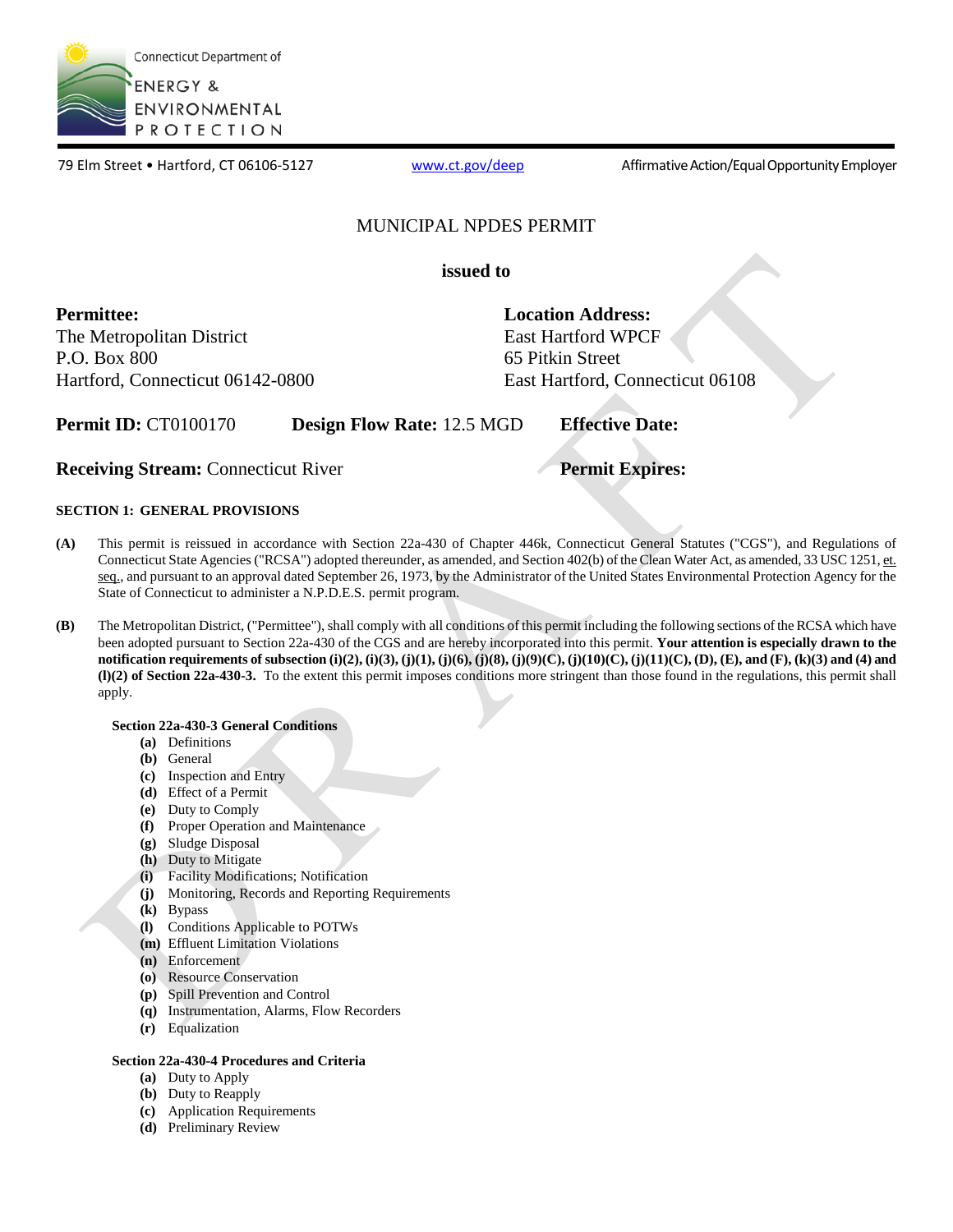- **(e)** Tentative Determination
- **(f)** Draft Permits, Fact Sheets
- **(g)** Public Notice, Notice of Hearing
- **(h)** Public Comments
- **(i)** Final Determination
- **(j)** Public Hearings
- **(k)** Submission of Plans and Specifications. Approval.
- **(l)** Establishing Effluent Limitations and Conditions
- **(m)** Case-by-Case Determinations
- **(n)** Permit Issuance or Renewal
- **(o)** Permit or Application Transfer
- **(p)** Permit Revocation, Denial or Modification
- **(q)** Variances
- **(r)** Secondary Treatment Requirements
- **(s)** Treatment Requirements
- **(t)** Discharges to POTWs Prohibitions
- **(C)** Violations of any of the terms, conditions, or limitations contained in this permit may subject the Permittee to enforcement action including, but not limited to, seeking penalties, injunctions and/or forfeitures pursuant to applicable sections of the CGS and RCSA.
- 22a-438 or 22a-131a of the CGS or in accordance with Section 22a-6, under Section 53a-157b of the CGS. **(D)** Any false statement in any information submitted pursuant to this Section of the permit may be punishable as a criminal offense under Section
- The Permittee shall comply with Section 22a-416-1 through Section 22a-416-10 of the RCSA concerning operator certification. **(E)**
- No provision of this permit and no action or inaction by the Commissioner shall be construed to constitute an assurance by the Commissioner that the actions taken by the Permittee pursuant to this permit will result in compliance or prevent or abate pollution. **(F)**
- Nothing in this permit shall relieve the Permittee of other obligations under applicable federal, state and local law. **(G)**
- An annual fee shall be paid for each year this permit is in effect as set forth in Section 22a-430-7 of the RCSA. As of October 1, 2009 the annual **(H)**  fee is \$3,005.00.

# **SECTION 2: DEFINITIONS**

- **(A)** The definitions of the terms used in this permit shall be the same as the definitions contained in Section 22a-423 of the CGS and Section 22a-430-3(a) and 22a-430-6 of the RCSA, except for **"**Composite**"** and **"**No Observable Acute Effect Level (NOAEL)**"** which are redefined below.
- **(B)** In addition to the above, the following definitions shall apply to this permit:

**"------"** in the limits column on the monitoring tables in Attachment 1 means a limit is not specified but a value must be reported on the DMR, MOR, and/or the ATMR.

**"Annual"** in the context of any sampling frequency, shall mean the sample must be collected in the month of July, August or September.

**"Average Monthly Limit"** means the maximum allowable "Average Monthly Concentration" as defined in Section 22a-430-3(a) of the RCSA when expressed as a concentration (e.g. mg/l); otherwise, it means "Average Monthly Discharge Limitation" as defined in Section 22a-430-3(a) of the RCSA.

**"Bi-Monthly"** in the context of any sampling frequency, shall mean once every two months including the months of February, April, June, August, October, and December.

**"Bi-Weekly"** in the context of any sampling frequency, shall mean once every two weeks.

**"Composite"** or **"(C)"** means a sample consisting of a minimum of eight aliquot samples collected at equal intervals of no less than 30 minutes and no more than 60 minutes and combined proportionally to flow over the sampling period provided that during the sampling period the peak hourly flow is experienced.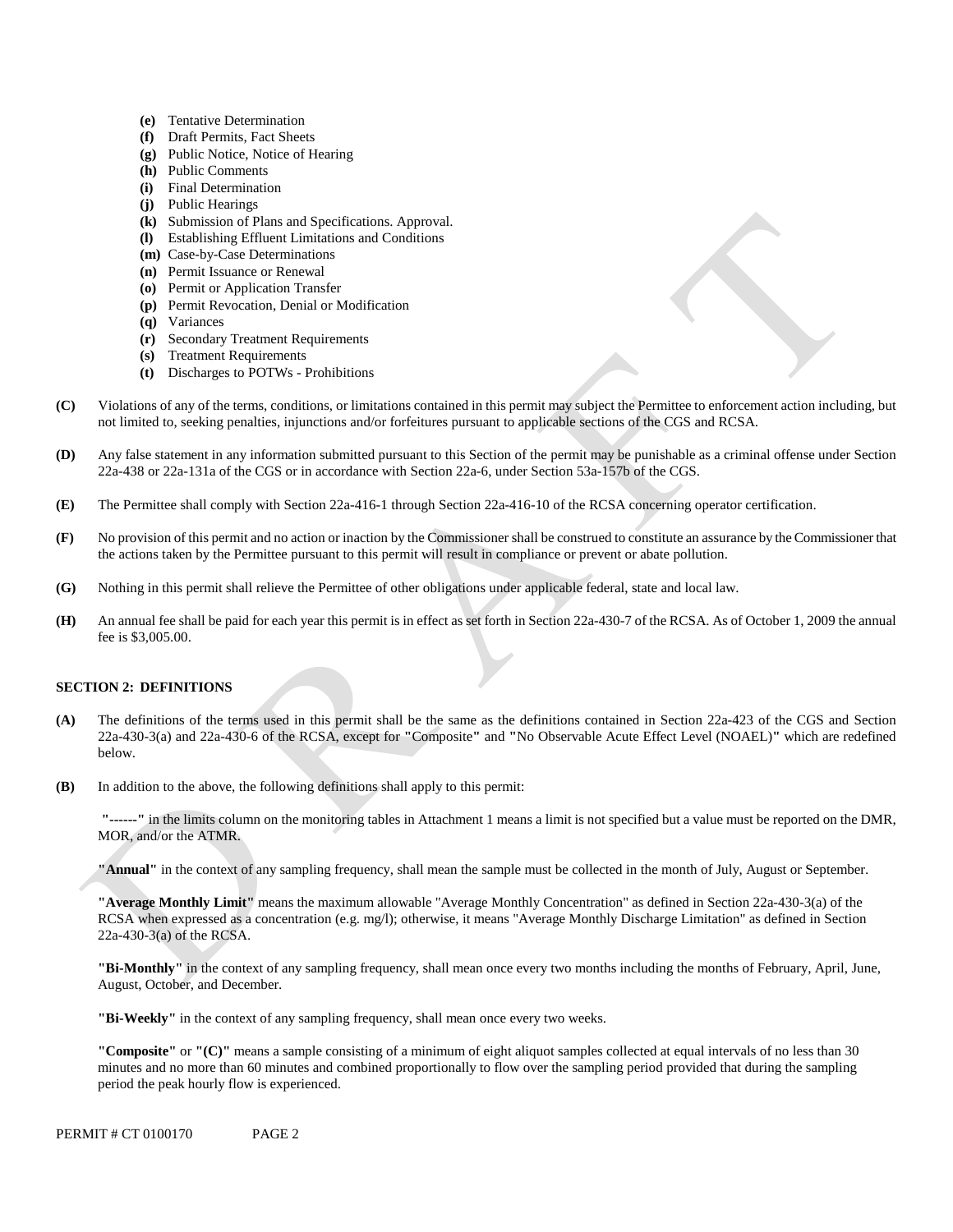**"Critical Test Concentration"** or **"(CTC)"** means the specified effluent dilution at which the Permittee is to conduct a single-concentration Aquatic Toxicity Test.

**"Daily Composite"** or **"(DC)"** means a composite sample taken over a full operating day consisting of grab samples collected at equal intervals of no more than sixty (60) minutes and combined proportionally to flow; or, a composite sample continuously collected over a full operating day proportionally to flow.

**"Daily Concentration"** means the concentration of a substance as measured in a daily composite sample, or, arithmetic average of all grab sample results defining a grab sample average.

**"Daily Quantity"** means the quantity of waste discharged during an operating day.

**"Geometric Mean"** is the **"**nth **"** root of the product of **"**n**"** observations.

**"Infiltration"** means water other than wastewater that enters a sewer system (including sewer system and foundation drains) from the ground through such means as defective pipes, pipe joints, connections, or manholes. Infiltration does not include, and is distinguished from, inflow.

**"Inflow"** means water other than wastewater that enters a sewer system (including sewer service connections) from sources such as, but not limited to, roof leaders, cellar drains, yard drains, area drains, drains from springs and swampy areas, cross connections between storm sewers and sanitary sewers, catch basins, cooling towers, storm waters, surface runoff, street wash waters, or drainage. Inflow does not include, and is distinguished from, infiltration.

**"Instantaneous Limit"** means the highest allowable concentration of a substance as measured by a grab sample, or the highest allowable measurement of a parameter as obtained through instantaneous monitoring.

**"In-stream Waste Concentration"** or **"(IWC)"** means the concentration of a discharge in the receiving water after mixing has occurred in the allocated zone of influence.

**"MGD"** means million gallons per day.

**"Maximum Daily Limit"** means the maximum allowable "Daily Concentration" (defined above) when expressed as a concentration (e.g. mg/l), otherwise, it means the maximum allowable "Daily Quantity" as defined above, unless it is expressed as a flow quantity. If expressed as a flow quantity it means **"**Maximum Daily Flow**"** as defined in Section 22a-430-3(a) of the RCSA.

**"Monthly Minimum Removal Efficiency"** means the minimum reduction in the pollutant parameter specified when the effluent average monthly concentration for that parameter is compared to the influent average monthly concentration.

**"NA"** as a Monitoring Table abbreviation means **"**not applicable**"**.

**"NR"** as a Monitoring Table abbreviation means **"**not required**"**.

**"No Observable Acute Effect Level"** or **"(NOAEL)"** means any concentration equal to or less than the critical test concentration in a single concentration (pass/fail) toxicity test, conducted pursuant to Section 22a-430-3(j)(7)(A)(i) of the RCSA, demonstrating 90% or greater survival of test organisms at the CTC.

**"Quarterly"** in the context of any sampling frequency, shall mean sampling is required in the months of March, June, September, and December.

**"Range During Sampling"** or **"(RDS)"** as a sample type means the maximum and minimum of all values recorded as a result of analyzing each grab sample of; 1) a Composite Sample, or, 2) a Grab Sample Average. For those Permittee with pH meters that provide continuous monitoring and recording, Range During Sampling means the maximum and minimum readings recorded with the continuous monitoring device during the Composite or Grab Sample Average sample collection.

**"Range During Month"** or **"(RDM)"** as a sample type means the lowest and the highest values of all of the monitoring data for the reporting month.

**"Sanitary Sewage"** means wastewaters from residential, commercial and industrial sources introduced by direct connection to the sewerage collection system tributary to the treatment works including non-excessive inflow/infiltration sources.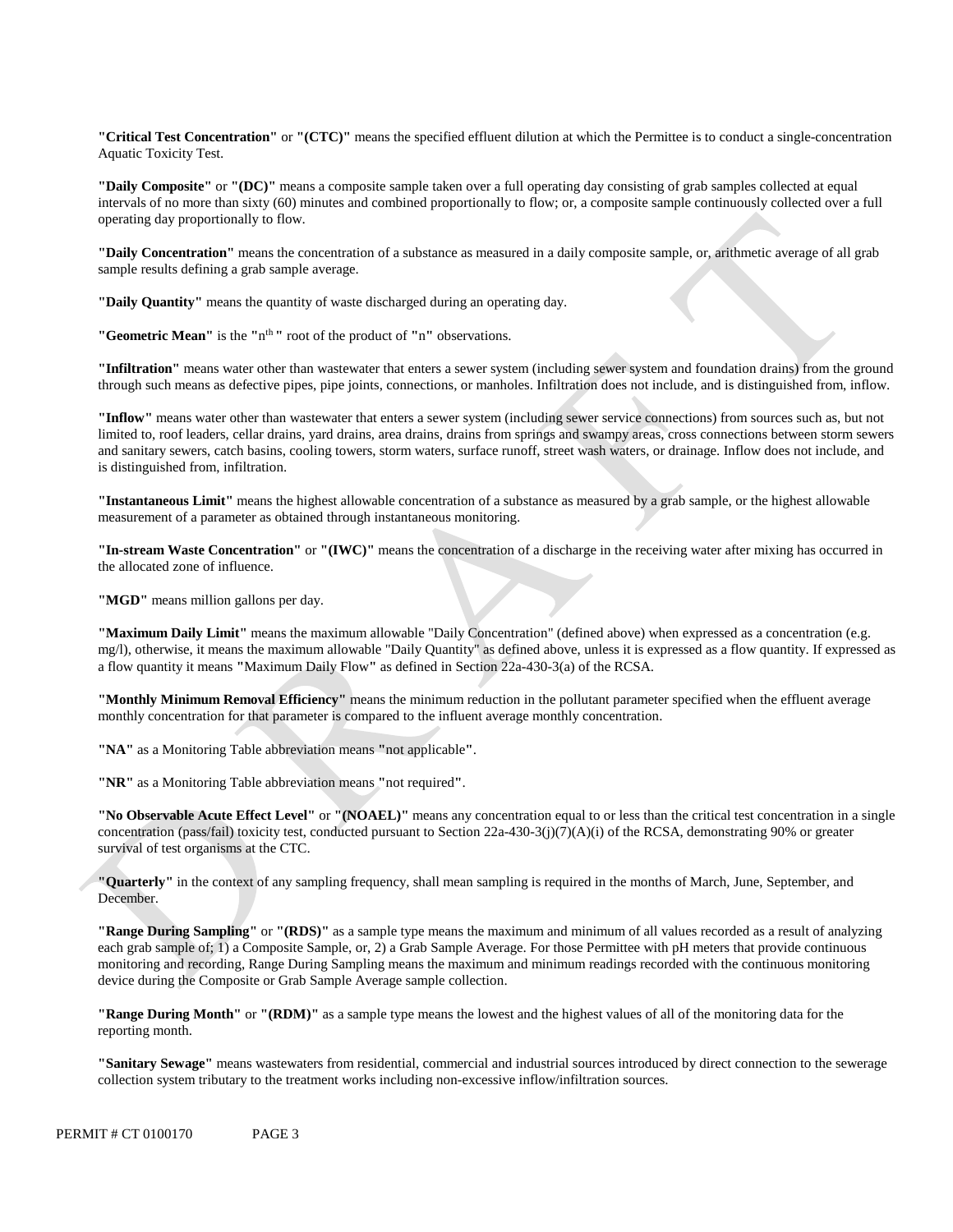**"Semi-Annual"** in the context of any sampling frequency, shall mean the sample must be collected in the months of June and December.

**"Twice per Month"** in the context of any sampling frequency, mean two samples per calendar month collected no less than 12 days apart.

**"ug/l"** means micrograms per liter

**"Work Day"** in the context of a sampling frequency means, Monday through Friday excluding holidays.

#### **SECTION 3: COMMISSIONER'S DECISION**

- **(A)** The Commissioner of Energy and Environmental Protection ("Commissioner") has issued a final decision and found continuance of the existing system to treat the discharge will protect the waters of the state from pollution**.** The Commissioner's decision is based on application #201002072 for permit reissuance received on April 9, 2010 and the administrative record established in the processing of that application.
- **(B)** The Commissioner hereby authorizes the Permittee to discharge in accordance with the provisions of this permit, the above referenced application, and all approvals issued by the Commissioner or his authorized agent for the discharges and/or activities authorized by, or associated with, this permit.
- requirements of the Federal Clean Water Act or CGS or regulations adopted thereunder which are then applicable. **(C)** The Commissioner reserves the right to make appropriate revisions to the permit, if required after Public Notice, in order to establish any appropriate effluent limitations, schedules of compliance, or other provisions which may be authorized under the Federal Clean Water Act or the CGS or regulations adopted thereunder, as amended. The permit as modified or renewed under this paragraph may also contain any other

#### **SECTION 4: GENERAL LIMITATIONS AND OTHER CONDITIONS**

- **(A)** The Permittee shall not accept any new sources of non-domestic wastewater conveyed to its POTW through its sanitary sewerage system or by any means other than its sanitary sewage system unless the generator of such wastewater; (a) is authorized by a permit issued by the Commissioner under Section 22a-430 CGS (individual permit), or, (b) is authorized under Section 22a-430b (general permit), or, (c) has been issued an emergency or temporary authorization by the Commissioner under Section 22a-6k. All such non-domestic wastewaters shall be processed by the POTW via receiving facilities at a location and in a manner prescribed by the Permittee which are designed to contain and control any unplanned releases.
- **(B)** No new discharge of domestic sewage from a single source to the POTW in excess of 50,000 gallons per day shall be allowed by the Permittee until the Permittee has notified in writing the Municipal Facilities Section of said new discharge. New discharge notifications as described in this section shall be submitted to the staff identified in section 9(F) included herein.
- **(C)** The Permittee shall maintain a system of user charges based on Ad Valorem taxes sufficient to operate and maintain the POTW (including the collection system) and replace critical components.
- **(D)** The Permittee shall maintain a sewer use ordinance that is consistent with the Model Sewer Ordinance for Connecticut Municipalities prepared by the Department of Energy and Environmental Protection. The Commissioner of Energy and Environmental Protection alone may authorize certain discharges which may not conform to the Model Sewer Ordinance.
- **(E)** No discharge from the permitted facility beyond any zone of influence shall contain or cause in the receiving stream a visible oil sheen, floating solids, visible discoloration, or foaming beyond that which may result from a discharge from a permitted facility and none exceeding levels necessary to maintain all designated uses.
- **(F)** No discharge from the permitted facility shall cause acute or chronic toxicity in the receiving water body beyond any Zone Of Influence (ZOI) specifically allocated to that discharge in this permit.
- **(G)** The Permittee shall maintain an alternate power source adequate to provide full operation of all pump stations in the sewerage collection system and to provide a minimum of primary treatment and disinfection at the water pollution control facility to insure that no discharge of untreated wastewater will occur during a failure of a primary power source.
- **(H)** The average monthly effluent concentration shall not exceed 15% of the average monthly influent concentration for **C**BOD5 and Total Suspended Solids for all daily composite samples taken in any calendar month.
- **(I)** Any new or increased amount of sanitary sewage discharge to the sewer system is prohibited where it will cause a dry weather overflow or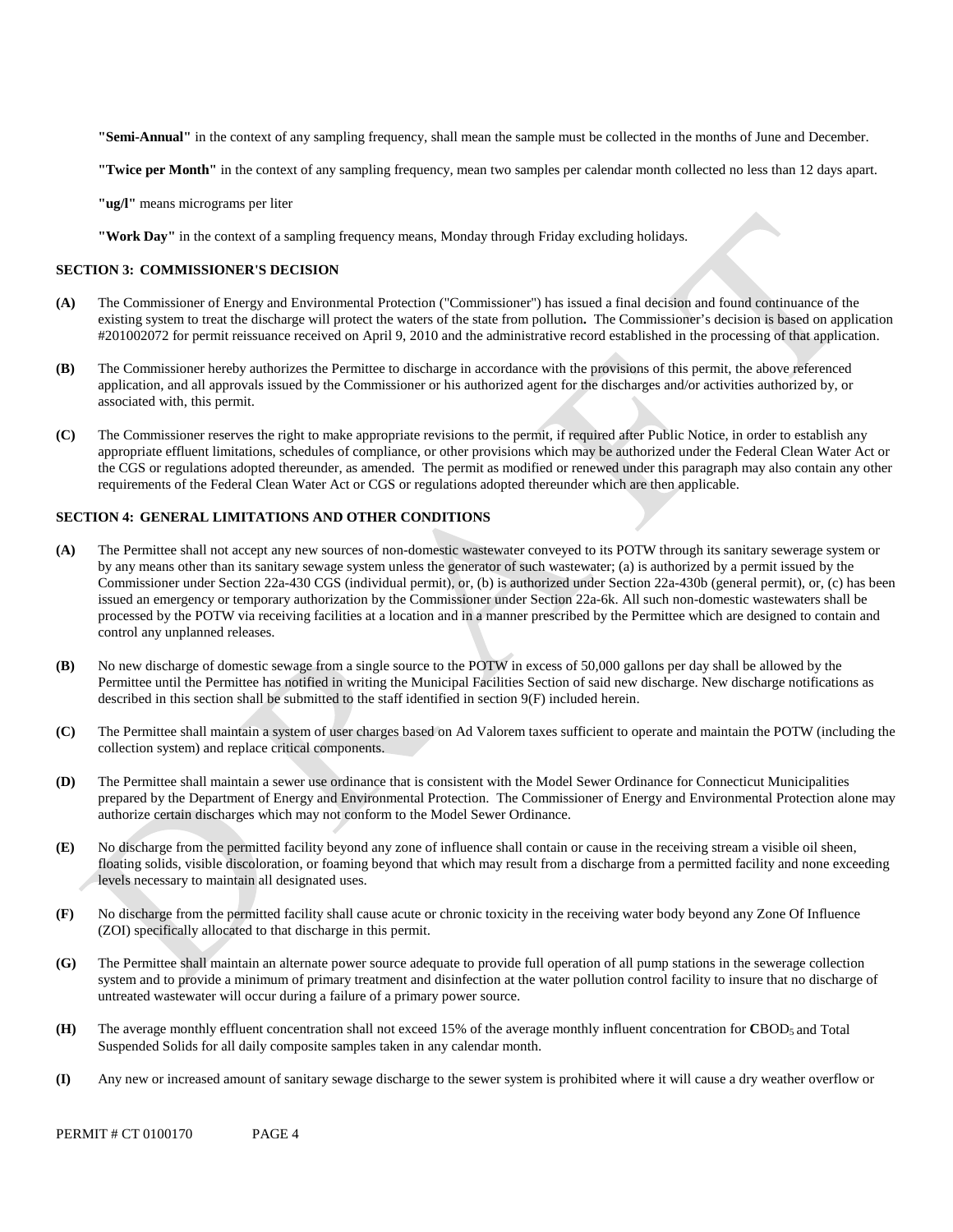exacerbate an existing dry weather overflow.

- **(J)** Sludge Conditions
	- **(1)** The Permittee shall comply with all existing federal and state laws and regulations that apply to sewage sludge use and disposal practices, including but not limited to 40 CFR Part 503.
	- **(2)** If an applicable management practice or numerical limitation for pollutants in sewage sludge more stringent than existing federal and state regulations is promulgated under Section 405(d) of the Clean Water Act (CWA), this permit shall be modified or revoked and reissued to conform to the promulgated regulations.
	- **(3)** The Permittee shall give prior notice to the Commissioner of any change(s) planned in the Permittee' sludge use or disposal practice. A change in the Permittee' sludge use or disposal practice may be a cause for modification of the permit.
	- **(4)** Testing for inorganic pollutants shall follow "Test Methods for Evaluating Solid Waste, Physical/Chemical Methods", EPA Publication SW-846 as updated and/or revised.
- **(K)** This permit becomes effective on the 1<sup>st</sup> day of the month following the date of signature of the Commissioner or designee.
- **(L)** When the arithmetic mean of the average daily flow from the POTW for the previous 180 days exceeds 90% of the design flow rate, the Permittee shall develop and submit within one year, for the review and approval of the Commissioner, a plan to accommodate future increases in flow to the plant. This plan shall include a schedule for completing any recommended improvements and a plan for financing the improvements.
- **(M)** When the arithmetic mean of the average daily CBOD5 or TSS loading into the POTW for the previous 180 days exceeds 90% of the design load rate, the Permittee shall develop and submit for the review and approval of the Commissioner within one year, a plan to accommodate future increases in load to the plant. This plan shall include a schedule for completing any recommended improvements and a plan for financing the improvements.
- **(N)** On or before July 31st of each calendar year the main flow meter shall be calibrated by an independent contractor in accordance with the manufacturer's specifications. The actual record of the calibration shall be retained onsite and, upon request, the Permittee shall submit to the Commissioner a copy of that record.
- **(O)** The Permittee shall operate and maintain all processes as installed in accordance with the approved plans and specifications and as outlined in the associated operation and maintenance manual. This includes but is not limited to all preliminary treatment processes, primary treatment processes, recycle pumping processes, anaerobic treatment processes, anoxic treatment processes, aerobic treatment processes, flocculation processes, effluent filtration processes or any other processes necessary for the optimal removal of pollutants. The Permittee shall not bypass or fail to operate any of the aforementioned processes without the written approval of the Commissioner.
- **(P)** The Permittee is hereby authorized to accept septage at the treatment facility or other locations as approved by the Commissioner.
- **(Q)** The temperature of any discharge shall not increase the temperature of the receiving stream above 85ºF, or, in any case, raise the normal temperature of the receiving stream more than 4ºF beyond the permitted zone of influence.

# **SECTION 5: SPECIFIC EFFLUENT LIMITATIONS AND MONITORING REQUIREMENTS**

- **(A)** The discharge(s) shall not exceed and shall otherwise conform to the specific terms and conditions listed in this permit. The discharge is restricted by, and shall be monitored in accordance with Tables A through G incorporated in this permit as Attachment 1.
- **(B)** The Permittee shall monitor the performance of the treatment process in accordance with the Monthly Operating Report (MOR) incorporated in this permit as Attachment 2.

## **SECTION 6: SAMPLE COLLECTION, HANDLING and ANALYTICAL TECHNIQUES**

- (A) **Chemical Analysis** 
	- **(1)** Chemical analyses to determine compliance with effluent limits and conditions established in this permit shall be performed using the methods approved pursuant to the Code of Federal Regulations, Part 136 of Title 40 (40 CFR 136) unless an alternative method has

PERMIT # CT 0100170 PAGE 5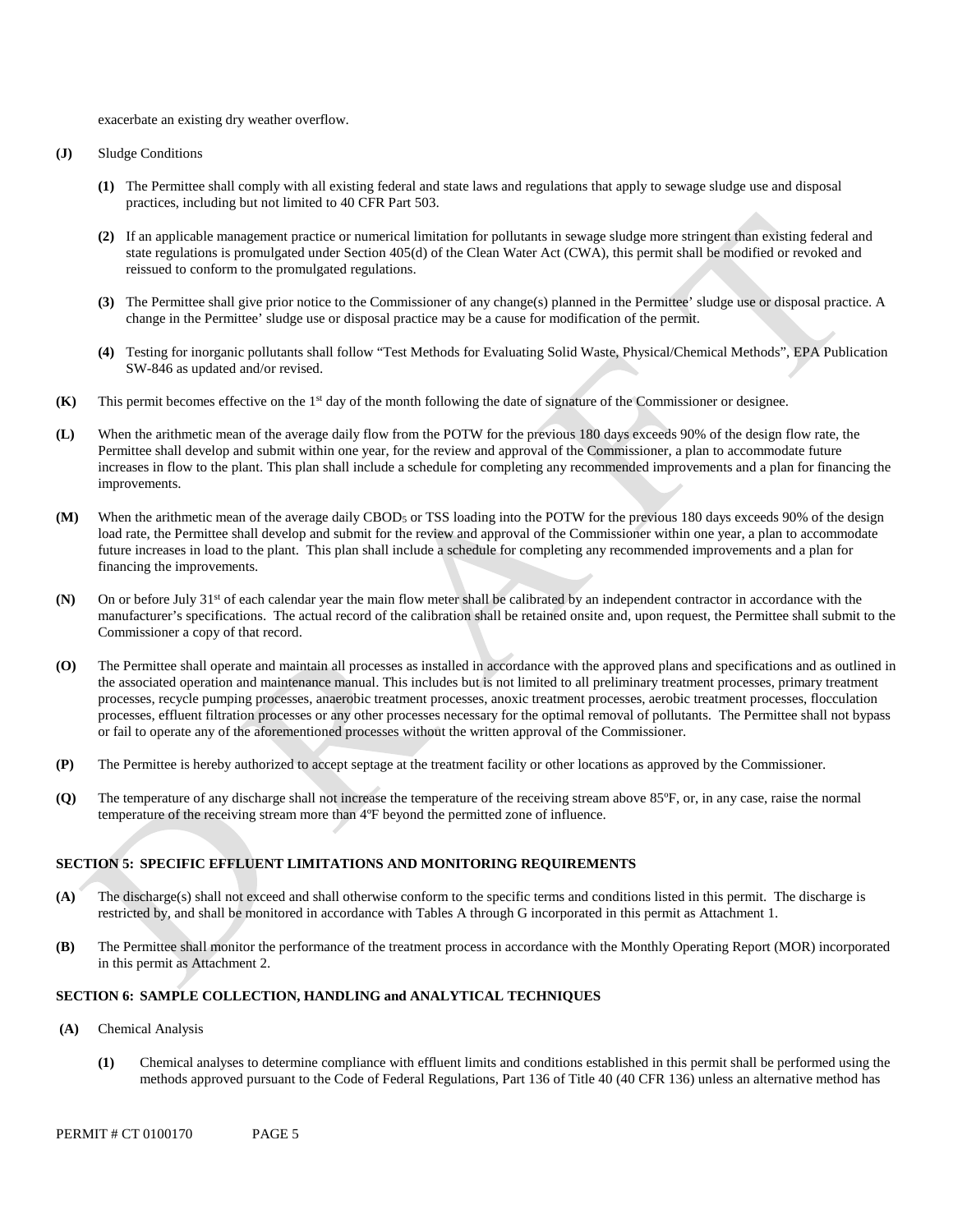been approved in writing pursuant to 40 CFR 136.4 or as provided in Section 22a-430-3-(j)(7) of the RCSA. Chemicals which do not have methods of analysis defined in 40 CFR 136 or the RCSA shall be analyzed in accordance with methods specified in this permit.

- **(2)** All metals analyses identified in this permit shall refer to analyses for Total Recoverable Metal, as defined in 40 CFR 136 unless otherwise specified.
- **(3)** Grab samples shall be taken during the period of the day when the peak hourly flow is normally experienced.
- **(4)** Samples collected for bacteriological examination shall be collected between the hours of 11 a.m. and 3 p.m. or at that time of day when the peak hourly flow is normally experienced. **A chlorine residual sample must be taken at the same time and the results recorded.**
- **(5)** The Minimum Levels specified below represent the concentrations at which quantification must be achieved and verified during the chemical analyses for the parameters identified in Attachment 1, Table C. Analyses for these parameters must include check standards within ten percent of the specified Minimum Level or calibration points equal to or less than the specified Minimum Level.

| $0.050 \,\mathrm{mg}/l$<br>$0.010 \,\mathrm{mg}/l$ |
|----------------------------------------------------|
|                                                    |
|                                                    |
| $0.005$ mg/I                                       |
| $0.001$ mg/l                                       |
| $0.0005$ mg/l                                      |
| $0.050 \,\mathrm{mg}/l$                            |
| $0.005$ mg/l                                       |
| $0.010 \,\mathrm{mg}/l$                            |
| $0.005$ mg/l                                       |
| $0.010 \,\mathrm{mg}/l$                            |
| $0.040 \,\mathrm{mg}/l$                            |
| $0.005 \,\mathrm{mg}/l$                            |
| $0.0002$ mg/l                                      |
| $0.005$ mg/l                                       |
| $0.10$ mg/l                                        |
| $0.005$ mg/l                                       |
| $0.002$ mg/l                                       |
| $0.005$ mg/l                                       |
| $0.020$ mg/l                                       |
|                                                    |

- **(6)** The value of each parameter for which monitoring is required under this permit shall be reported to the maximum level of accuracy and precision possible consistent with the requirements of this Section of the permit.
- **(7)** Effluent analyses for which quantification was verified during the analysis at or below the minimum levels specified in this Section and which indicate that a parameter was not detected shall be reported as "less than x" where 'x' is the numerical value equivalent to the analytical method detection limit for that analysis.
- **(8)** Results of effluent analyses which indicate that a parameter was not present at a concentration greater than or equal to the Minimum Level specified for that analysis shall be considered equivalent to zero (0.0) for purposes of determining compliance with effluent limitations or conditions specified in this permit.
- **(B)** Acute Aquatic Toxicity Test
	- **(1)** Samples for monitoring of Acute Aquatic Toxicity shall be collected and handled as prescribed in "Methods for Measuring the Acute Toxicity of Effluents and Receiving Waters to Freshwater and Marine Organisms" (EPA-821-R-02-012).
		- **(a)** Composite samples shall be chilled as they are collected. Grab samples shall be chilled immediately following collection. Samples shall be held at 0 - 6ºC until Acute Aquatic Toxicity testing is initiated.
		- **(b)** Effluent samples shall not be dechlorinated, filtered, or, modified in any way, prior to testing for Acute Aquatic Toxicity unless specifically approved in writing by the Commissioner for monitoring at this facility. Facilities with effluent dechlorination and/or filtration designed as part of the treatment process are not required to obtain approval from the Commissioner.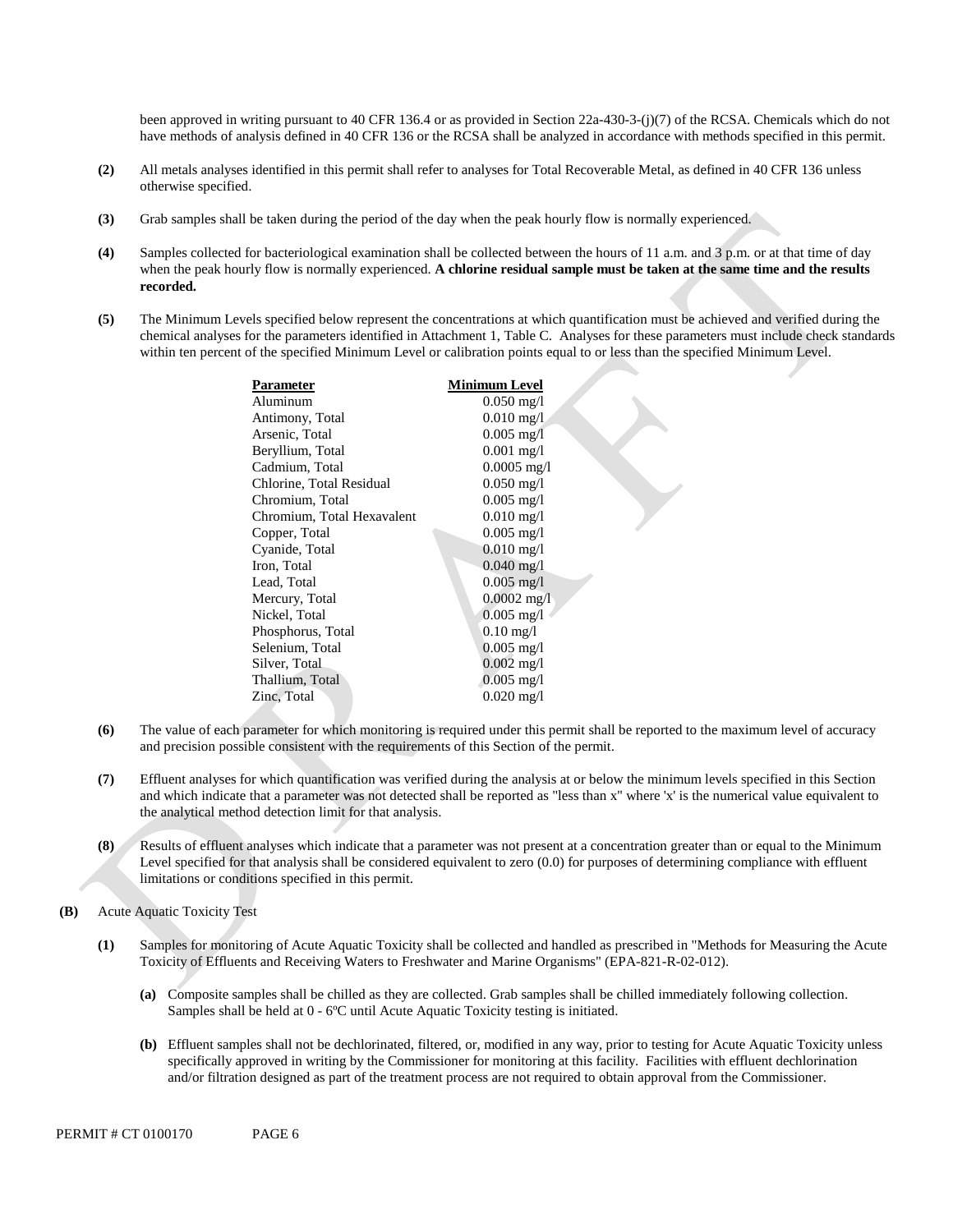- **(c)** Samples shall be taken at the final effluent for Acute Aquatic Toxicity unless otherwise approved in writing by the Commissioner for monitoring at this facility.
- **(d)** Chemical analyses of the parameters identified in Attachment 1, Table C shall be conducted on an aliquot of the same sample tested for Acute Aquatic Toxicity.
	- **(i)** At a minimum, pH, specific conductance, total alkalinity, total hardness, and total residual chlorine shall be measured in the effluent sample and, during Acute Aquatic Toxicity tests, in the highest concentration of the test and in the dilution (control) water at the beginning of the test and at test termination. If total residual chlorine is not detected at test initiation, it does not need to be measured at test termination. Dissolved oxygen, pH, and temperature shall be measured in the control and all test concentrations at the beginning of the test, daily thereafter, and at test termination.
- **(e)** Tests for Acute Aquatic Toxicity shall be initiated within 36 hours of sample collection.
- **(2)** Monitoring for Acute Aquatic Toxicity to determine compliance with the permit condition on Acute Aquatic Toxicity (invertebrate) shall be conducted for 48 hours utilizing neonatal (less than 24 hours old) *Daphnia pulex*.
- **(3)** Monitoring for Acute Aquatic Toxicity to determine compliance with the permit condition on Acute Aquatic Toxicity (vertebrate) shall be conducted for 48 hours utilizing larval (1 to 14-day old with no more than 24 hours range in age) *Pimephales promelas*.
- **(4)** Tests for Acute Aquatic Toxicity shall be conducted as prescribed for static non-renewal acute tests in "Methods for measuring the Acute Aquatic Toxicity of Effluents and Receiving Waters to Freshwater and Marine Organisms" (EPA/821-R-02-012), except as specified below.
	- **(a)** For Acute Aquatic Toxicity limits, and for monitoring only conditions, expressed as a NOAEL value, Pass/Fail (single concentration) tests shall be conducted at a specified Critical Test Concentration (CTC) equal to the Aquatic Toxicity limit,  $(100\%$  in the case of monitoring only conditions), as prescribed in Section 22a-430-3(j)(7)(A)(i) of the RCSA.
	- **(b)** Organisms shall not be fed during the tests.
	- (c) Synthetic freshwater prepared with deionized water adjusted to a hardness of  $50±5$  mg/L as CaCO<sub>3</sub> shall be used as dilution water in the tests.
	- **(d)** Copper nitrate shall be used as the reference toxicant.
- **(5)** For monitoring only conditions, toxicity shall be demonstrated when the results of a valid pass/fail Acute Aquatic Toxicity indicates less than 90% survival in the effluent at the CTC (100%).
- **(C)** Chronic Aquatic Toxicity Test for Freshwater Discharges
	- **(1)** Chronic Aquatic Toxicity testing of the discharge shall be conducted annually during July, August, or September of each year.
	- **(2)** Chronic Aquatic Toxicity testing shall be performed on the discharge in accordance with the test methodology established in "Short-Term Methods for Estimating The Chronic Toxicity of Effluents and Receiving Water to Freshwater Organisms" (EPA-821-R-02 013) as referenced in 40 CFR 136 for *Ceriodaphnia* survival and reproduction and Fathead minnow larval survival and growth.
		- **(a)** Chronic Aquatic Toxicity tests shall utilize a minimum of five effluent dilutions prepared using a dilution factor of 0.5 (100% effluent, 50% effluent, 25% effluent, 12.5% effluent, 6.25% effluent).
		- **(b)** Connecticut River water collected immediately upstream of the area influenced by the discharge shall be used as control (0% effluent) and dilution water in the toxicity tests.
		- **(c)** A laboratory water control consisting of synthetic freshwater prepared in accordance with EPA-821-R-02-013 at a hardness of  $50\pm5$  mg/l shall be used as an additional control (0% effluent) in the toxicity tests.
- day 2, for test solution renewal on day 3 and day 4 of the test; and day 4, for test solution renewal for the remainder of the test.<br>PERMIT # CT 0100170 PAGE 7 **(d)** Daily composite samples of the discharge (final effluent following disinfection) and grab samples of the Connecticut River, for use as site water control and dilution water, shall be collected on day 0 for test solution renewal on day 1 and day 2 of the test;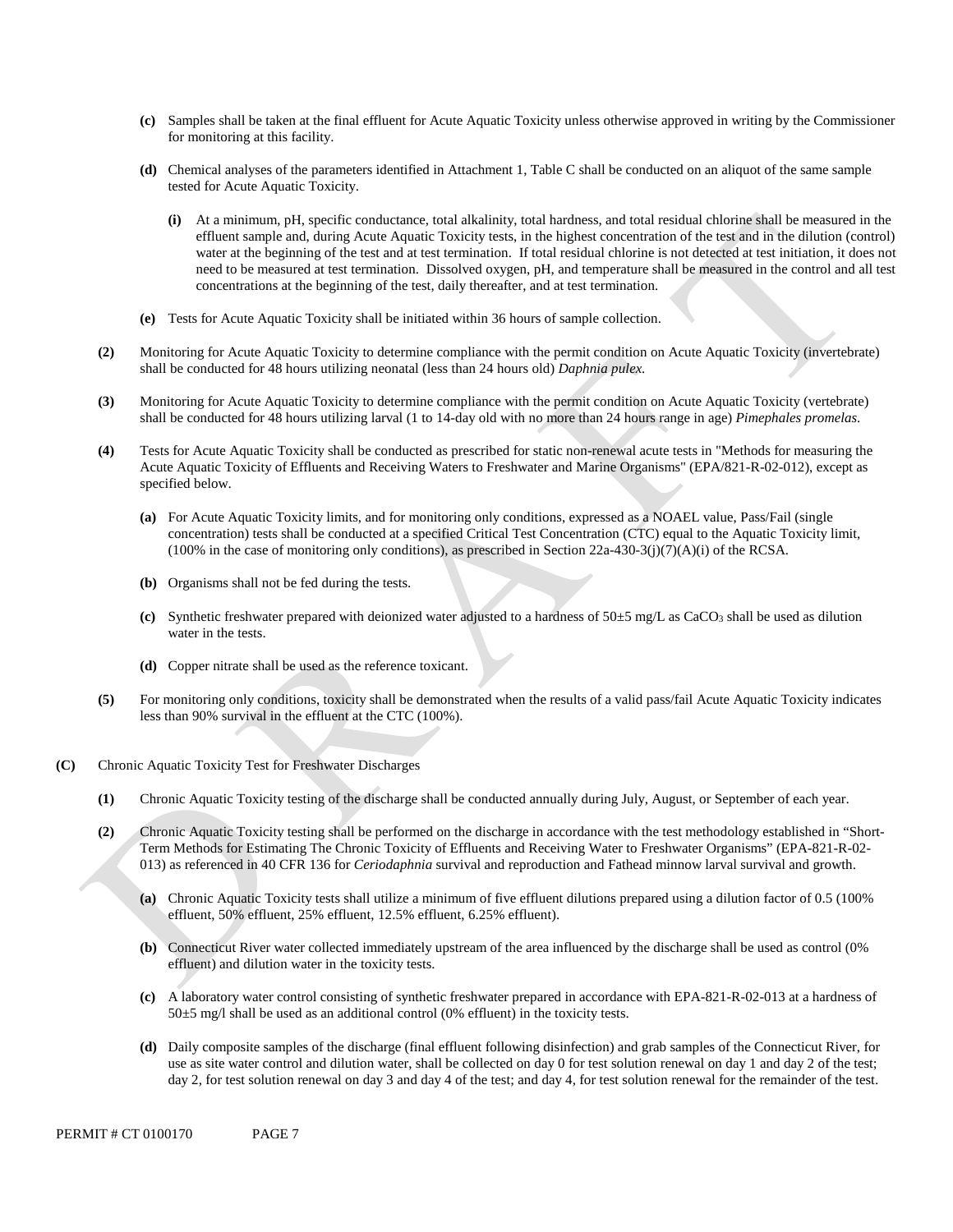Samples shall not be pH or hardness adjusted, or chemically altered in any way.

**(3)** All samples of the discharge and Connecticut River water used in the Chronic Aquatic Toxicity test shall, at a minimum, be analyzed and results reported in accordance with the provisions listed in Section  $6(A)$  of this permit for the parameters listed in Attachment 1, Table C included herein, excluding Acute Aquatic Toxicity organism testing.

#### **SECTION 7: RECORDING AND REPORTING REQUIREMENTS**

**(A)** The results of chemical analyses and any aquatic toxicity test required above in Section 5 and the referenced Attachment 1 shall be entered on the Discharge Monitoring Report (DMR) and reported to the Bureau of Water Protection and Land Reuse. The report shall also include a detailed explanation of any violations of the limitations specified. The DMR must be received at the following address by the 15<sup>th</sup> day of the month following the month in which samples are collected.

> ATTN: Municipal Wastewater Monitoring Coordinator Connecticut Department of Energy and Environmental Protection Bureau of Water Protection and Land Reuse, Planning and Standards Division 79 Elm Street Hartford, Connecticut 06106-5127

- **(1)** For composite samples, from other than automatic samplers, the instantaneous flow and the time of each aliquot sample collection shall be recorded and maintained at the POTW.
- **(B)** Complete and accurate test data, including percent survival of test organisms in each replicate test chamber, LC50 values and 95% confidence intervals for definitive test protocols, and all supporting chemical/physical measurements performed in association with any aquatic toxicity test, shall be entered on the Aquatic Toxicity Monitoring Report form (ATMR) and sent to the Bureau of Water Protection and Land Reuse at the address specified above in Section 7 (A) of this permit by the 15th day of the month following the month in which samples are collected.
- **(C)** The results of the process monitoring required above in Section 5 shall be entered on the Monthly Operating Report (MOR) form, included herein as Attachment 2, and reported to the Bureau of Water Protection and Land Reuse. The MOR report shall also be accompanied by a detailed explanation of any violations of the limitations specified. The MOR, must be received at the address specified above in Section 7 (A) of this permit by the 15th day of the month following the month in which the data and samples are collected.
- **(D)** A complete and thorough report of the results of the chronic toxicity monitoring outlined in Section 6(C) shall be prepared as outlined in Section 10 of EPA-821-R-02-013 (for freshwater) and submitted to the Department for review on or before December 31 of each calendar year to the address specified above in Section 7 (A) of this permit.
- **(E)** NetDMR Reporting Requirements
	- **(1)** Unless otherwise approved in writing by the Commissioner, no later than one-hundred and twenty (120) days after the issuance of this permit, the Permittee shall begin reporting to the Department electronically using NetDMR, a web-based tool that allows Permittee to electronically submit discharge monitoring reports (DMRs) and other required reports through a secure internet connection. Specific requirements regarding subscription to NetDMR and submittal of data and reports in hard copy form and for submittal using NetDMR are described below:
		- (a) NetDMR Subscriber Agreement

On or before fifteen (15) days after the issuance of this permit, the Permittee and/or the person authorized to sign the Permittee discharge monitoring reports ("Signatory Authority") as described in RCSA Section 22a-430-3(b)(2) shall contact the Department and initiate the subscription process for electronic submission of Discharge Monitoring Report (DMR) information. On or before ninety (90) days after issuance of this permit the Permittee shall submit a signed and notarized copy of the *Connecticut DEP NetDMR Subscriber Agreement* to the Department*.* 

(b) Submittal of Reports Using NetDMR

 Department no later than the 15th day of the month following the completed reporting period. (c) Submittal of NetDMR Opt-Out Requests Unless otherwise approved by the Commissioner, on or before one-hundred and twenty (120) days after issuance of this permit, the Permittee and/or the Signatory Authority shall electronically submit DMRs and reports required under this permit to the Department using NetDMR in satisfaction of the DMR submission requirement of this permit. DMRs shall be submitted electronically to the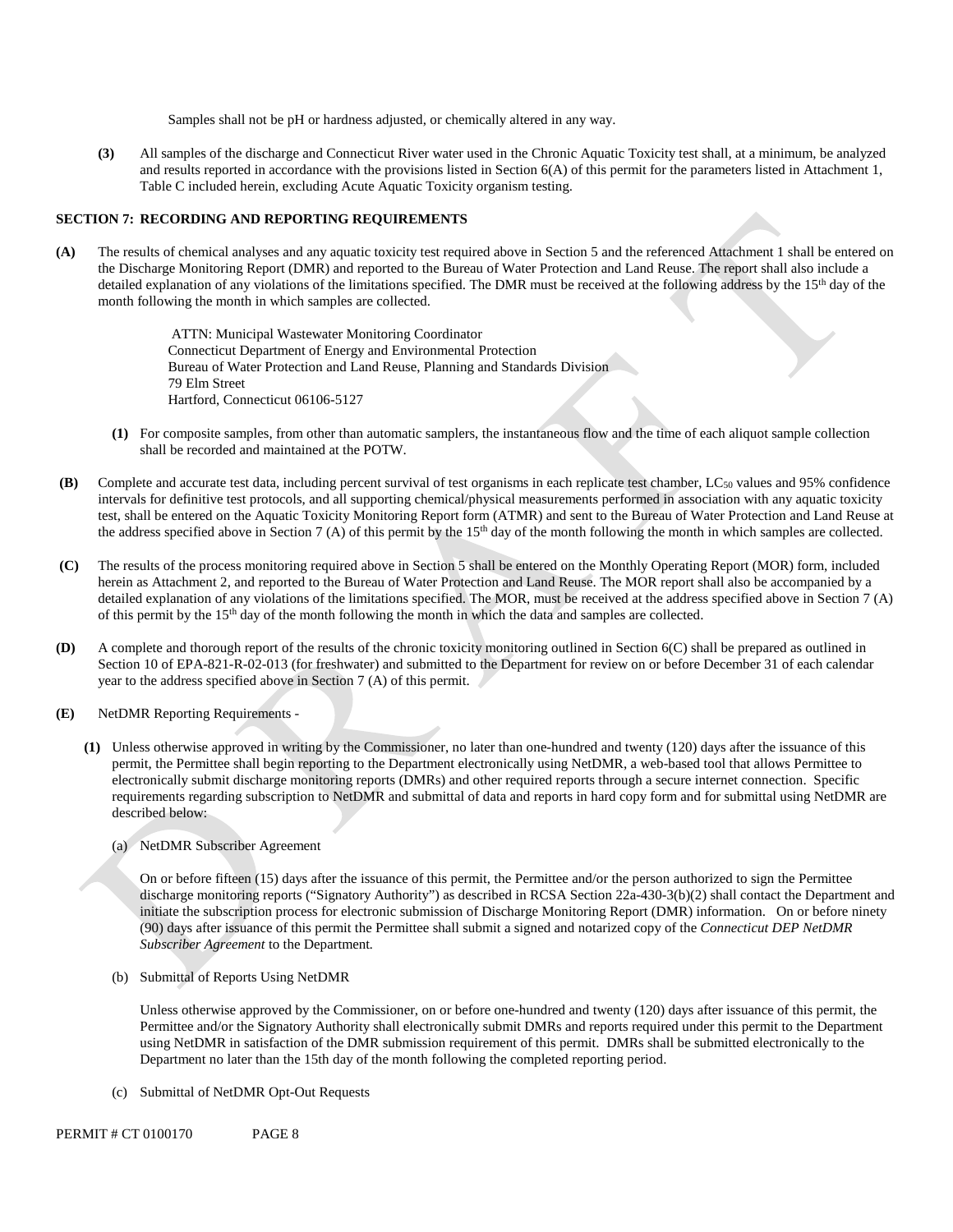required reports in hard copy form ("opt-out request"). Opt-out requests must be submitted in writing to the Department for written other reports using NetDMR. This demonstration shall be valid for twelve (12) months from the date of the Department's approval and shall thereupon expire. At such time, DMRs and reports shall be submitted electronically to the Department using NetDMR If the Permittee is able to demonstrate a reasonable basis, such as technical or administrative infeasibility, that precludes the use of NetDMR for electronically submitting DMRs and reports, the Commissioner may approve the submission of DMRs and other approval on or before fifteen (15) days prior to the date a Permittee would be required under this permit to begin filing DMRs and unless the Permittee submits a renewed opt-out request and such request is approved by the Department.

All opt-out requests and requests for the NetDMR subscriber form should be sent to the following address:

Water Permitting and Enforcement Division - 2<sup>nd</sup> Floor Attn: NetDMR Coordinator Connecticut Department of Energy and Environmental Protection 79 Elm Street Hartford, CT 06106-5127

# **SECTION 8: RECORDING AND REPORTING OF VIOLATIONS, ADDITIONAL TESTING REQUIREMENTS, BYPASSES, MECHANICAL FAILURES, AND MONITORING EQUIPMENT FAILURES**

- **(A)** If any Acute Aquatic Toxicity sample analysis indicates toxicity, or that the test was invalid, an additional sample of the effluent shall be collected and tested for Acute Aquatic Toxicity and associated chemical parameters, as described above in Section 5 and Section 6, and the results reported to the Bureau of Water Protection and Land Reuse (Attn: Aquatic Toxicity) via the ATMR form (see Section 7 (B)) within 30 days of the previous test. These test results shall also be reported on the next month's DMR report pursuant to Section 7 (A). The results of all toxicity tests and associated chemical parameters, valid and invalid, shall be reported.
- **(B)** If any two consecutive Acute Aquatic Toxicity test results or any three Acute Aquatic Toxicity test results in a twelve month period indicates toxicity, the Permittee shall immediately take all reasonable steps to eliminate toxicity wherever possible and shall submit a report, to the Bureau of Water Protection and Land Reuse (Attn: Aquatic Toxicity), for the review and written approval of the Commissioner in accordance with Section 22a-430-3(j)(10)(c) of the RCSA describing proposed steps to eliminate the toxic impact of the discharge on the receiving water body. Such a report shall include a proposed time schedule to accomplish toxicity reduction and the Permittee shall comply with any schedule approved by the Commissioner.
- **(C)** Section 22a-430-3(k) of the RCSA shall apply in all instances of bypass including a bypass of the treatment plant or a component of the sewage collection system planned during required maintenance. The Department of Energy and Environmental Protection, Bureau of Water Protection and Land Reuse, Planning and Standards Division, Municipal Facilities Section (860) 424-3704, the Department of Public Health, Water Supply Section (860) 509-7333 and Recreation Section (860) 509-7297, and the local Director of Health shall be notified within 2 hours of the Permittee learning of the event by telephone during normal business hours. If the discharge or bypass occurs outside normal working hours (8:30 a.m. to 4:30 p.m. Monday through Friday), notification shall be made within 2 hours of the Permittee learning of the event to the Emergency Response Unit at (860) 424-3338 and the Department of Public Health at (860) 509-8000. A written report shall be submitted to the Department of Energy and Environmental Protection, Bureau of Water Protection and Land Reuse, Planning and Standards Division, Municipal Facilities Section within five days of the Permittee learning of each occurrence, or potential occurrence, of a discharge or bypass of untreated or partially treated sewage.

The written report shall contain:

- **(i)** The nature and cause of the bypass, permit violation, treatment component failure, and/or equipment failure,
- **(ii)** the time the incident occurred and the anticipated time which it is expected to continue or, if the condition has been corrected, the duration,
- **(iii)** the estimated volume of the bypass or discharge of partially treated or raw sewage,
- **(iv)** the steps being taken to reduce or minimize the effect on the receiving waters, and
- **(v)** the steps that will be taken to prevent reoccurrence of the condition in the future.
- **(D)** Section 22a-430-3(j) 11 (D) of the RCSA shall apply in the event of any noncompliance with a maximum daily limit and/or any noncompliance that is greater than two times any permit limit. The Permittee shall notify in the same manner as in paragraph C of this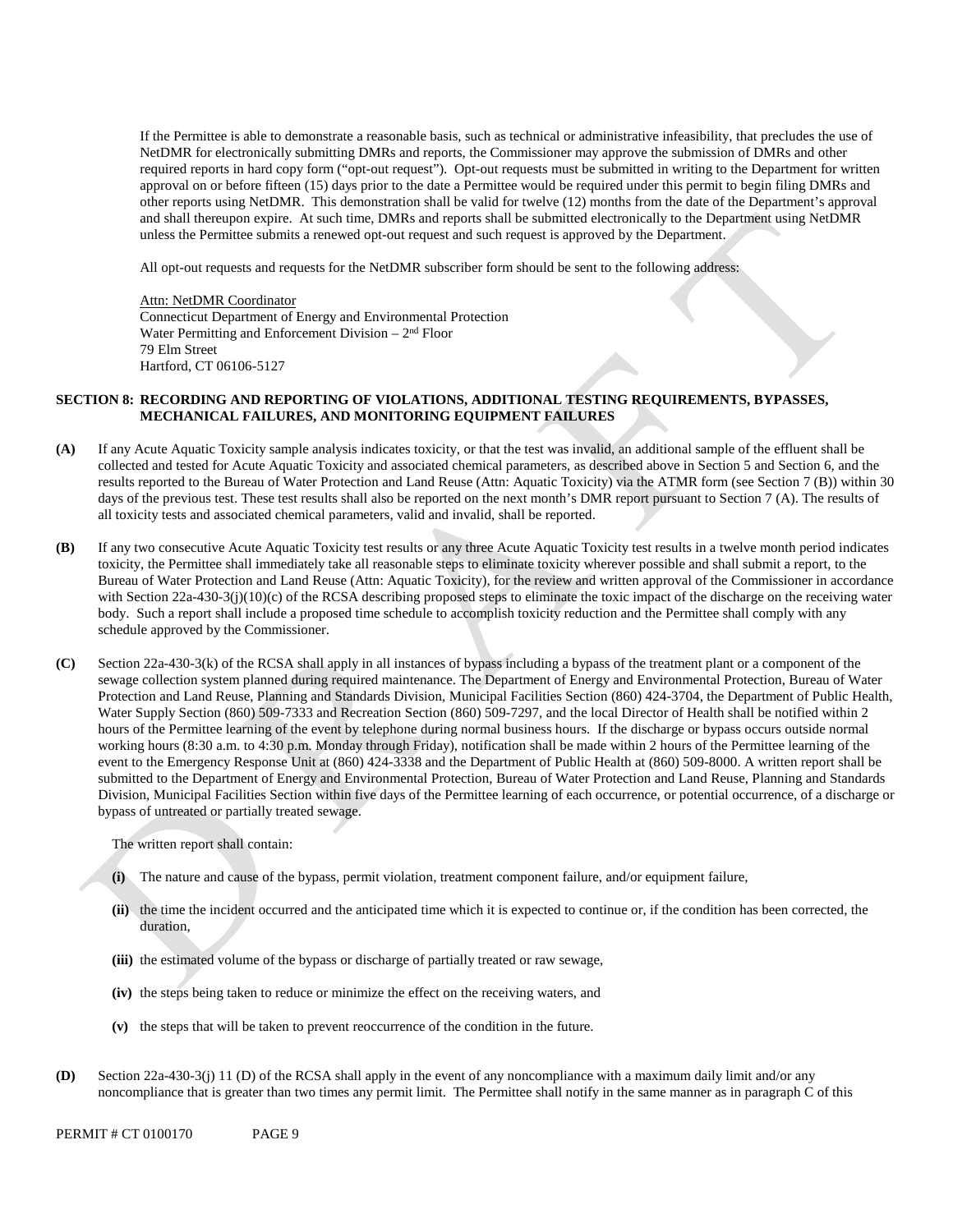Section, the Department of Energy and Environmental Protection, Bureau of Water Protection and Land Reuse Planning and Standards Division, Municipal Facilities Section except, if the noncompliance occurs outside normal working hours (8:30 a.m. to 4:30 p.m. Monday through Friday) the Permittee may wait to make the verbal report until 10:30 am of the next business day after learning of the noncompliance.

- **(E)** Section 22a-430-3(j) 8 of the RCSA shall apply in all instances of monitoring equipment failures that prevent meeting the requirements in this permit. In the event of any such failure of the monitoring equipment including, but not limited to, loss of refrigeration for an autosampler or lab refrigerator or loss of flow proportion sampling ability, the Permittee shall notify in the same manner as in paragraph C of this Section, the Department of Energy and Environmental Protection, Bureau of Water Protection and Land Reuse, Planning and Standards Division, Municipal Facilities Section except, if the failure occurs outside normal working hours (8:30 a.m. to 4:30 p.m. Monday through Friday) the Permittee may wait to make the verbal report until 10:30 am of the next business day after learning of the failure.
- **(F)** In addition to the reporting requirements contained in Section 22a-430-3(i), (j), and (k) of the Regulations of Connecticut State Agencies, the Permittee shall notify in the same manner as in paragraph C of this Section, the Department of Energy and Environmental Protection, Bureau of Water Protection and Land Reuse, Planning and Standards Division, Municipal Facilities Section concerning the failure of any major component of the treatment facilities which the Permittee may have reason to believe would result in an effluent violation.

# **SECTION 9: COMPLIANCE SCHEDULES**

- **(A)** The Permittee shall achieve the final water quality-based effluent limits for Enterococci for DSN 001-1 established in Section 5 of this permit, in accordance with the following:
	- **(1)** On or before **300 days** after the date of issuance of this permit, the Permittee shall submit for the Commissioner's review and written approval a comprehensive and thorough report which describes the actions to be taken by the Permittee necessary to achieve compliance with the requirements in Table A of this permit for Enterococci. Such report shall include a schedule for implementation of such actions not to exceed **730 days** after the date of issuance of this permit.
	- **(2)** In accordance with the schedule approved in writing by the Commissioner, but in no event later than **730 days** after the date of issuance of this permit**,** the Permittee shall perform the actions approved in writing by the Commissioner necessary to comply with the requirements in Table A of this permit for Enterococci. Within fifteen days after completing such actions, the Permittee shall certify to the Commissioner in writing that the actions have been completed as approved by the Commissioner.
- **(B)** The Permittee shall use best efforts to submit to the Commissioner all documents required by this Section of the permit in a complete and approvable form. If the Commissioner notified the Permittee that any document or other action is deficient, and does not approve it with conditions or modifications, it is deemed disapproved, and the Permittee shall correct the deficiencies and resubmit it within the time specified by the Commissioner or, if no time is specified by the Commissioner, within thirty days of the Commissioner's notice of deficiencies. In approving any document or other action under this Compliance Schedule, the Commissioner may approve the document or other action as submitted or performed or with such conditions or modifications as the Commissioner deems necessary to carry out the purposes of this Section of the permit. Nothing in this paragraph shall excuse noncompliance or delay.
- **(C)** Dates. The date of submission to the Commissioner of any document required by this section of the permit shall be the date such document is received by the Commissioner. The date of any notice by the Commissioner under this section of the permit, including but not limited to notice of approval or disapproval of any document or other action, shall be the date such notice is personally delivered or the date three days after it is mailed by the Commissioner, whichever is earlier. Except as otherwise specified in this permit, the word "day" as used in this Section of the permit means calendar day. Any document or action which is required by this Section only of the permit, to be submitted, or performed, by a date which falls on, Saturday, Sunday, or, a Connecticut or federal holiday, shall be submitted or performed on or before the next day which is not a Saturday, Sunday, or Connecticut or federal holiday.
- **(D)** Notification of noncompliance. In the event that the Permittee becomes aware that it did not or may not comply, or did not or may not comply on time, with any requirement of this Section of the permit or of any document required hereunder, the Permittee shall immediately notify the Commissioner and shall take all reasonable steps to ensure that any noncompliance or delay is avoided or, if unavoidable, is minimized to the greatest extent possible. In so notifying the Commissioner, the Permittee shall state in writing the reasons for the noncompliance or delay and propose, for the review and written approval of the Commissioner, dates by which compliance will be achieved, and the Permittee shall comply with any dates which may be approved in writing by the Commissioner. Notification by the Permittee shall not excuse noncompliance or delay, and the Commissioner's approval of any compliance dates proposed shall not excuse noncompliance or delay unless specifically so stated by the Commissioner in writing.
- **(E)** Notice to Commissioner of changes. Within fifteen days of the date the Permittee becomes aware of a change in any information submitted to the Commissioner under this Section of the permit, or that any such information was inaccurate or misleading or that any relevant information was omitted, the Permittee shall submit the correct or omitted information to the Commissioner.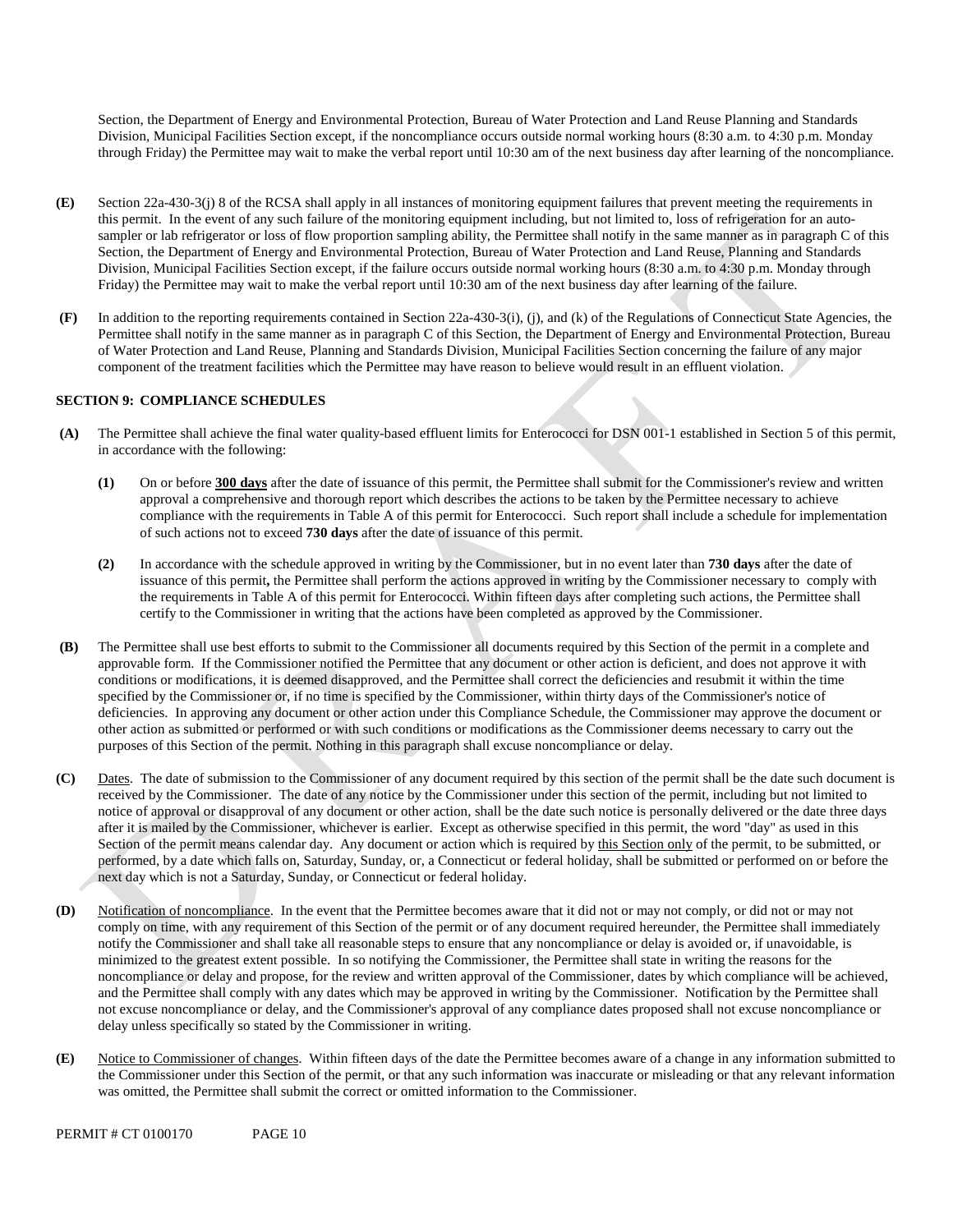**(F)** Submission of documents. Any document, other than a DMR, ATMR or MOR required to be submitted to the Commissioner under this Section of the permit shall, unless otherwise specified in writing by the Commissioner, be directed to:

> Catharine Chu, Sanitary Engineer Department of Energy and Environmental Protection Bureau of Water Protection and Land Reuse, Planning and Standards Division 79 Elm Street Hartford, Connecticut 06106-5127

This permit is hereby issued on

Betsey Wingfield Bureau Chief Bureau of Water Protection and Land Reuse

\_\_\_\_\_\_\_\_\_\_\_\_\_\_\_\_\_\_\_\_\_\_\_\_\_\_\_\_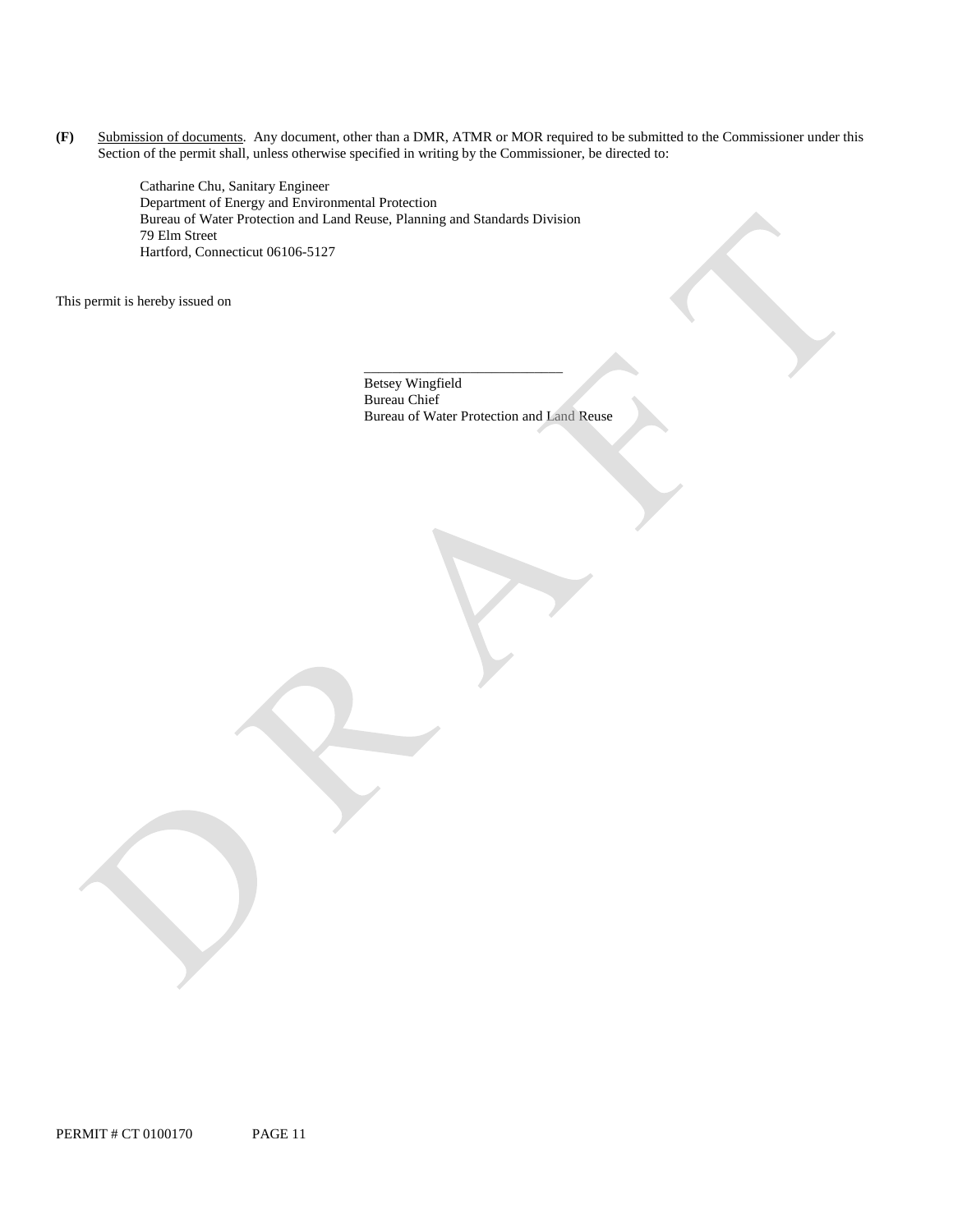# ATTACHMENT 1

Tables A through G

PERMIT # CT 0100170 PAGE 12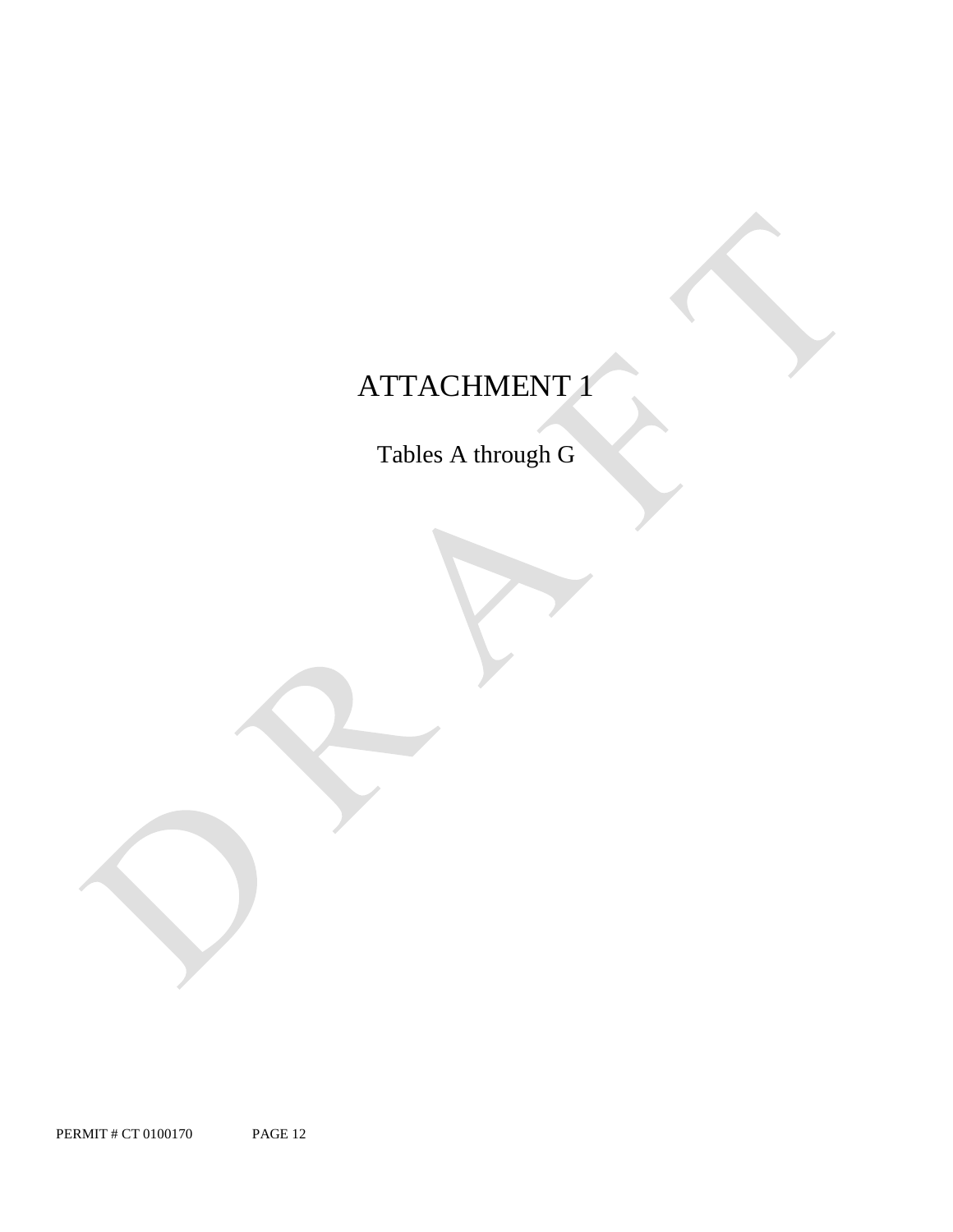# **TABLE A**

| Discharge Serial Number (DSN): 001-1                                                  |                       | Monitoring Location: 1             |                                         |                                   |                       |                                                                           |                                           |                              |                              |                                                   |
|---------------------------------------------------------------------------------------|-----------------------|------------------------------------|-----------------------------------------|-----------------------------------|-----------------------|---------------------------------------------------------------------------|-------------------------------------------|------------------------------|------------------------------|---------------------------------------------------|
| <b>Wastewater Description: Sanitary Sewage</b>                                        |                       |                                    |                                         |                                   |                       |                                                                           |                                           |                              |                              |                                                   |
| Monitoring Location Description: Final Effluent                                       |                       |                                    |                                         |                                   |                       |                                                                           |                                           |                              |                              |                                                   |
| Allocated Zone of Influence (ZOI): 948 cfs<br>In-stream Waste Concentration (IWC): 2% |                       |                                    |                                         |                                   |                       |                                                                           |                                           |                              |                              |                                                   |
|                                                                                       |                       |                                    |                                         | <b>FLOW/TIME BASED MONITORING</b> |                       |                                                                           | <b>INSTANTANEOUS</b><br><b>MONITORING</b> |                              | <b>REPORT</b><br><b>FORM</b> | <b>Minimum</b><br>Level                           |
| <b>PARAMETER</b>                                                                      | <b>Units</b>          | Average<br><b>Monthly</b><br>Limit | <b>Maximum</b><br><b>Daily</b><br>Limit | <b>Sample</b><br>Freq.            | <b>Sample</b><br>type | <b>Instantaneous</b><br>Limit or<br><b>Required</b><br>$\textbf{Range}^3$ | <b>Sample</b><br>Freq.                    | <b>Sample</b><br><b>Type</b> |                              | <b>Analysis</b><br><b>See</b><br><b>Section 6</b> |
| Alkalinity                                                                            | mg/l                  | NA                                 | <b>NA</b>                               | <b>NR</b>                         | <b>NA</b>             | $- - - - - -$                                                             | Monthly                                   | Grab                         | <b>MOR</b>                   |                                                   |
| Carbonaceous Biochemical Oxygen Demand $(5 \text{ day})^1$ , See<br>remark E          | mg/l                  | 25                                 | 50                                      | 3/Week                            | Daily Composite       | NA                                                                        | NR                                        | NA                           | <b>DMR/MOR</b>               |                                                   |
| Chlorine, Total Residual May 1st through September 30th<br>see remark A below.        | mg/l                  | NA                                 | <b>NA</b>                               | 4/ Work Day                       | Grab                  | 0.27                                                                      | 4/ Work Day                               | Grab                         | <b>DMR/MOR</b>               | $\ast$                                            |
| Fecal coliform May 1 <sup>st</sup> through September 30 <sup>th4</sup>                | Colonies<br>per100 ml | NA                                 | <b>NA</b>                               | $\rm NR$                          | NA                    | see remarks (B)<br>and $(C)$ below                                        | 3/Week                                    | Grab                         | <b>DMR/MOR</b>               |                                                   |
| Enterococci <sup>5</sup> see remark (E) below                                         | Colonies<br>per100 ml | NA                                 | <b>NA</b>                               | $\rm NR$                          | NA                    | 500                                                                       | 3/Week                                    | Grab                         | <b>DMR/MOR</b>               |                                                   |
| Flow                                                                                  | MGD                   | ------                             | ------                                  | $\text{Continuous}^2$             | Average Daily<br>Flow | <b>NA</b>                                                                 | <b>NR</b>                                 | NA                           | <b>DMR/MOR</b>               |                                                   |
| Nitrogen, Ammonia (total as N)                                                        | mg/l                  | <b>NA</b>                          | ------                                  | Monthly                           | Daily Composite       | <b>NA</b>                                                                 | NR                                        | <b>NA</b>                    | <b>MOR</b>                   |                                                   |
| Nitrogen, Nitrate (total as N)                                                        | mg/l                  | <b>NA</b>                          | ------                                  | Monthly                           | Daily Composite       | <b>NA</b>                                                                 | <b>NR</b>                                 | NA                           | <b>MOR</b>                   |                                                   |
| Nitrogen, Nitrite (total as N)                                                        | mg/l                  | NA                                 | ------                                  | Monthly                           | Daily Composite       | NA                                                                        | NR                                        | NA                           | <b>MOR</b>                   |                                                   |
| Nitrogen, Total Kjeldahl                                                              | mg/l                  | NA                                 | ------                                  | Monthly                           | Daily Composite       | NA                                                                        | NR                                        | NA                           | <b>MOR</b>                   |                                                   |
| Nitrogen, Total                                                                       | mg/l                  | NA                                 | ------                                  | Monthly                           | Daily Composite       | <b>NA</b>                                                                 | NR                                        | NA                           | <b>MOR</b>                   |                                                   |
| Nitrogen, Total                                                                       | lbs/day               | NA                                 | ------                                  | Monthly                           | Daily Composite       | <b>NA</b>                                                                 | <b>NR</b>                                 | <b>NA</b>                    | <b>MOR</b>                   |                                                   |
| Oxygen, Dissolved                                                                     | mg/l                  | NA                                 | NA                                      | <b>NR</b>                         | <b>NA</b>             | $-----$                                                                   | Work Day                                  | Grab                         | <b>MOR</b>                   |                                                   |
| pH                                                                                    | S.U.                  | <b>NA</b>                          | <b>NA</b>                               | <b>NR</b>                         | NA                    | $6 - 9$                                                                   | Work Day                                  | Grab                         | <b>DMR/MOR</b>               |                                                   |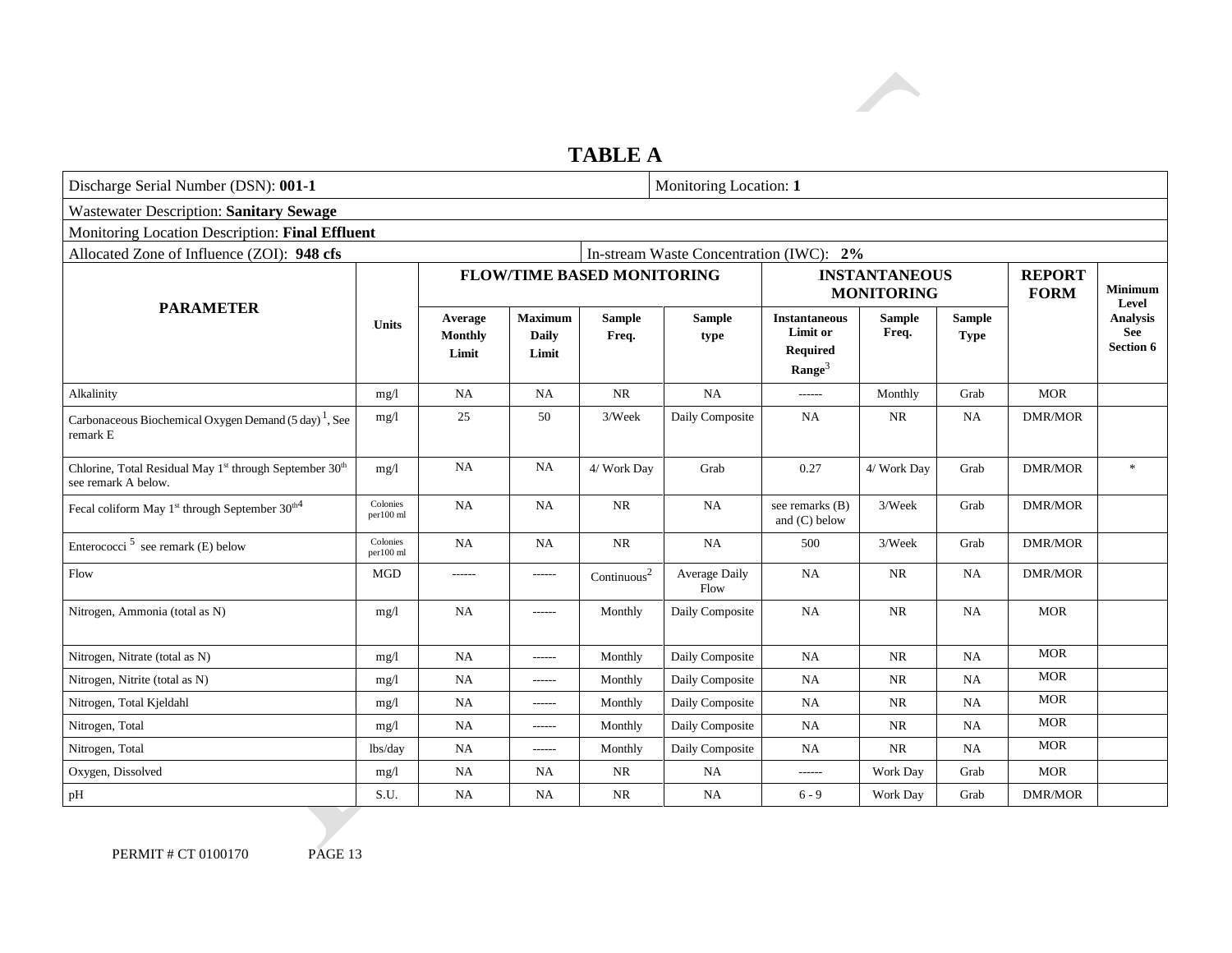| Phosphate, Ortho                                    | mg/l                      | <b>NA</b> | $- - - - - -$ | Monthly   | Daily Composite | <b>NA</b>     | <b>NR</b>       | <b>NA</b> | <b>MOR</b> |  |
|-----------------------------------------------------|---------------------------|-----------|---------------|-----------|-----------------|---------------|-----------------|-----------|------------|--|
| Phosphorus, Total                                   | mg/l                      | <b>NA</b> | $- - - - - -$ | Monthly   | Daily Composite | NA            | <b>NR</b>       | <b>NA</b> | DMR/MOR    |  |
| Solids, Settleable                                  | $m$ l/l                   | <b>NA</b> | <b>NA</b>     | <b>NR</b> | NA              | ------        | <b>Work Day</b> | Grab      | MOR        |  |
| Solids, Total Suspended <sup>1</sup> , See remark E | mg/l                      | 30        | 50            | 3/Week    | Daily Composite | <b>NA</b>     | <b>NA</b>       | NA        | DMR/MOR    |  |
| Temperature                                         | $^{\mathrm{o}}\mathbf{E}$ | <b>NA</b> | <b>NA</b>     | <b>NR</b> | <b>NA</b>       | ------        | <b>Work Day</b> | Grab      | <b>MOR</b> |  |
| Turbidity                                           | <b>NTU</b>                | <b>NA</b> | <b>NA</b>     | NR.       | NA              | $- - - - - -$ | Work Day        | Grab      | <b>MOR</b> |  |

#### 6B**TABLE A – CONDITIONS**

#### **Footnotes:**

**<sup>1</sup>**The discharge shall not exceed an average monthly 25 mg/l or a maximum daily 50 mg/l for permits with year-round limits.

<sup>2</sup> The Permittee shall record and report on the monthly operating report the minimum, maximum and total flow for each day of discharge and the average daily flow for each sampling month. The Permittee shall report, on the discharge monitoring report, the average daily flow and maximum daily flow for each sampling month.

**<sup>3</sup>**The instantaneous limits in this column are maximum limits.

<sup>4</sup> During the period beginning at the effective date of this permit and lasting until implementation of Enterococci monitoring at the Water Pollution control facility, the discharge shall not exceed and shall otherwise conform to the specific terms and conditions listed.

<sup>5</sup> During the period beginning after the implementation of Enterococci, but no later than 730 days after permit issuance, lasting until expiration, the discharge shall also not exceed and shall otherwise conform to the specific terms and conditions listed.

#### **Remarks:**

 chlorine of the effluent shall not be greater than 0.27 mg/l. The analytical results shall be reported on the MOR for the months of April and October. (A) The use of chlorine for disinfection and sulphur dioxide for dechlorination shall be discontinued from October 1<sup>st</sup> through April 30<sup>th</sup> except that chlorination and dechlorination equipment may be started and tested no earlier than April 15<sup>th</sup>, and any residual chlorine gas or liquid chlorine and sulphur dioxide may be used up until, but no later than, October 15<sup>th</sup>. During these times in April and October the total residual

**(B)** The geometric mean of the Fecal coliform bacteria values for the effluent samples collected in a period of a **calendar month** during the period from May 1<sup>st</sup> through September 30<sup>th</sup> shall not exceed 200 per 100 milliliters.

(C) The geometric mean of the Fecal coliform bacteria values for the effluent samples collected in a period of a **calendar week** during the period from May 1<sup>st</sup> through September 30<sup>th</sup> shall not exceed 400 per 100 milliliters.

**(D)** The geometric mean of the Enterococci bacteria values for the effluent samples collected in a period of a **calendar month** shall not exceed 35 per 100 milliliters.

**(E)** The Average Weekly discharge Limitation for **C**BOD5 and Total Suspended Solids shall be 1.5 times the Average Monthly Limit listed above.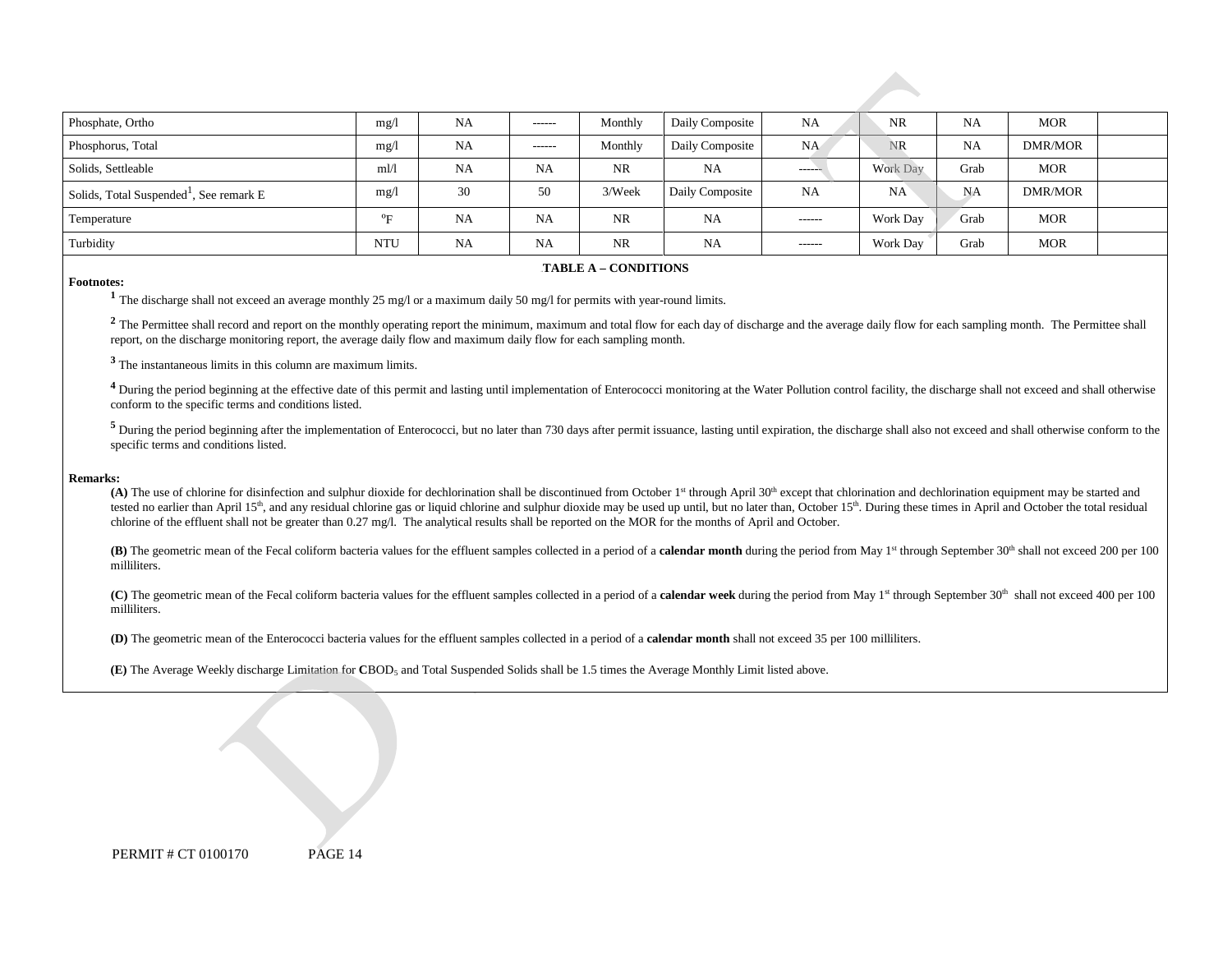# **TABLE B**

| Discharge Serial Number (DSN): 001-1                                                                                                                                                                                                                                                                                                                                               |                    |  |                                             | Monitoring Location: K                   |                         |                              |  |  |
|------------------------------------------------------------------------------------------------------------------------------------------------------------------------------------------------------------------------------------------------------------------------------------------------------------------------------------------------------------------------------------|--------------------|--|---------------------------------------------|------------------------------------------|-------------------------|------------------------------|--|--|
| <b>Wastewater Description: Sanitary Sewage</b>                                                                                                                                                                                                                                                                                                                                     |                    |  |                                             |                                          |                         |                              |  |  |
| Monitoring Location Description: Final Effluent                                                                                                                                                                                                                                                                                                                                    |                    |  |                                             |                                          |                         |                              |  |  |
| Allocated Zone of Influence (ZOI): 948 cfs                                                                                                                                                                                                                                                                                                                                         |                    |  |                                             | In-stream Waste Concentration (IWC): 2 % |                         |                              |  |  |
|                                                                                                                                                                                                                                                                                                                                                                                    |                    |  |                                             | <b>FLOW/TIME BASED MONITORING</b>        |                         | <b>REPORT</b><br><b>FORM</b> |  |  |
| <b>PARAMETER</b>                                                                                                                                                                                                                                                                                                                                                                   | <b>Units</b>       |  | Average<br><b>Monthly</b><br><b>Minimum</b> | <b>Sample</b><br>Freq.                   | <b>Sample</b><br>type   |                              |  |  |
| Carbonaceous Biochemical Oxygen Demand (5 day) Percent<br>Removal <sup>1</sup>                                                                                                                                                                                                                                                                                                     | $%$ of<br>Influent |  | 85                                          | 3/Week                                   | Calculated <sup>2</sup> | <b>DMR/MOR</b>               |  |  |
| Solids, Total Suspended Percent Removal <sup>1</sup>                                                                                                                                                                                                                                                                                                                               | $%$ of<br>Influent |  | 85                                          | 3/Week                                   | $\mbox{Calculated}^2$   | <b>DMR/MOR</b>               |  |  |
| TABLE B - CONDITIONS<br><b>Footnotes:</b><br><sup>1</sup> The discharge shall be less than or equal to 15% of the average monthly influent BOD5 and total suspended solids (Table E, Monitoring Location<br>$G$ ).<br>Inf.BOD or TSS-Effluent BOD or TSS X 100<br>$2$ Calculated based on the average monthly results described in Table A. Removal efficiency =<br>Inf.B0D or TSS |                    |  |                                             |                                          |                         |                              |  |  |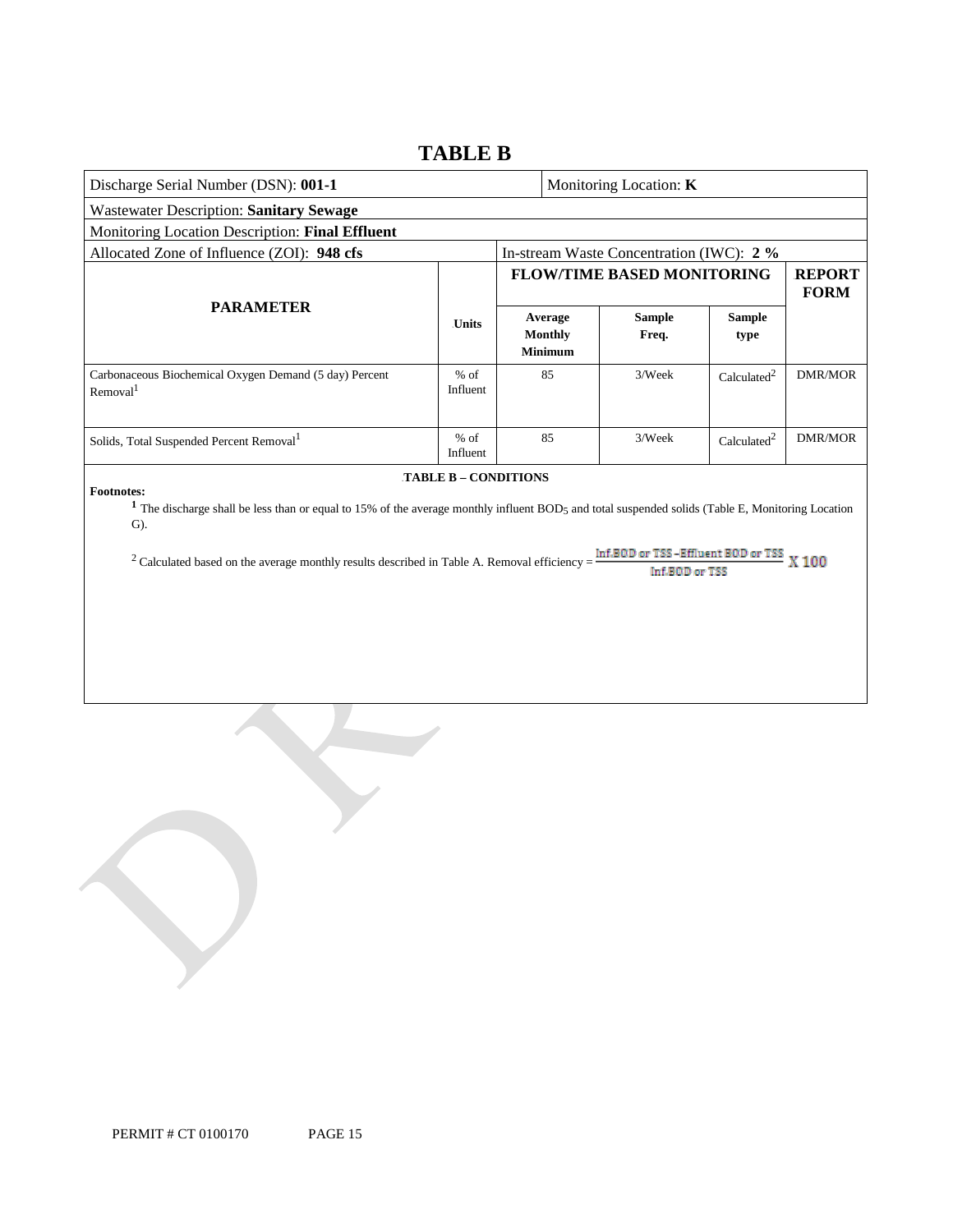| Discharge Serial Number (DSN): 001-1            |                           | Monitoring Location: T                  |                                     |                                         |                          |                                                          |
|-------------------------------------------------|---------------------------|-----------------------------------------|-------------------------------------|-----------------------------------------|--------------------------|----------------------------------------------------------|
| Wastewater Description: Sanitary Sewage         |                           |                                         |                                     |                                         |                          |                                                          |
| Monitoring Location Description: Final Effluent |                           |                                         |                                     |                                         |                          |                                                          |
| Allocated Zone of Influence (ZOI): 948 cfs      |                           |                                         |                                     | In-stream Waste Concentration (IWC): 2% |                          |                                                          |
| <b>PARAMETER</b>                                | <b>Units</b>              | <b>Maximum</b><br><b>Daily</b><br>Limit | <b>Sampling</b><br><b>Frequency</b> | <b>Sample</b><br><b>Type</b>            | <b>Reporting</b><br>form | <b>Minimum</b><br><b>Level Analysis</b><br>See Section 6 |
| Aluminum, Total                                 | mg/1                      |                                         | Quarterly                           | Daily Composite                         | <b>ATMR/DMR</b>          | $\frac{1}{2}$                                            |
| Antimony, Total                                 | mg/1                      | ------                                  | Quarterly                           | Daily Composite                         | <b>ATMR/DMR</b>          | ×                                                        |
| NOAEL Static 48Hr Acute D. Pulex <sup>1</sup>   | %<br>survival             |                                         | Quarterly                           | Daily Composite                         | <b>ATMR/DMR</b>          |                                                          |
| NOAEL Static 48Hr Acute Pimephales <sup>1</sup> | $\frac{0}{0}$<br>survival |                                         | Quarterly                           | Daily Composite                         | <b>ATMR/DMR</b>          |                                                          |
| Arsenic, Total                                  | mg/1                      | ------                                  | Quarterly                           | Daily Composite                         | <b>ATMR/DMR</b>          | $\ast$                                                   |
| Beryllium, Total                                | mg/1                      | ------                                  | Quarterly                           | Daily Composite                         | <b>ATMR/DMR</b>          | $\ast$                                                   |
| BOD <sub>5</sub>                                | mg/1                      | ------                                  | Quarterly                           | Daily Composite                         | <b>ATMR/DMR</b>          |                                                          |
| Cadmium, Total                                  | mg/1                      | ------                                  | Quarterly                           | Daily Composite                         | <b>ATMR/DMR</b>          | $\ast$                                                   |
| Chromium, Hexavalent                            | mg/1                      | ------                                  | Quarterly                           | Daily Composite                         | <b>ATMR/DMR</b>          | $\ast$                                                   |
| Chromium, Total                                 | mg/1                      | ------                                  | Quarterly                           | Daily Composite                         | <b>ATMR/DMR</b>          | $\ast$                                                   |
| Chlorine, Total Residual                        | mg/1                      | ------                                  | Quarterly                           | Daily Composite                         | <b>ATMR/DMR</b>          | $\frac{1}{2}$                                            |
| Copper, Total                                   | mg/1                      | ------                                  | Quarterly                           | Daily Composite                         | <b>ATMR/DMR</b>          | $\ast$                                                   |
| Cyanide, Amenable                               | mg/1                      | ------                                  | Quarterly                           | Daily Composite                         | <b>ATMR/DMR</b>          |                                                          |
| Cyanide, Total                                  | mg/1                      | ------                                  | Quarterly                           | Daily Composite                         | <b>ATMR/DMR</b>          | $\ast$                                                   |
| Iron, Total                                     | mg/1                      | ------                                  | Quarterly                           | Daily Composite                         | <b>ATMR/DMR</b>          | $\ast$                                                   |
| Lead, Total                                     | mg/1                      | ------                                  | Quarterly                           | Daily Composite                         | <b>ATMR/DMR</b>          | $\ast$                                                   |
| Mercury, Total                                  | mg/1                      |                                         | Quarterly                           | Daily Composite                         | <b>ATMR/DMR</b>          | $\ast$                                                   |
| Nickel, Total                                   | mg/1                      | ------                                  | Quarterly                           | Daily Composite                         | <b>ATMR/DMR</b>          | $\ast$                                                   |
| Nitrogen, Ammonia (total as N)                  | mg/1                      |                                         | Quarterly                           | Daily Composite                         | <b>ATMR/DMR</b>          |                                                          |
| Nitrogen, Nitrate, (total as N)                 | mg/1                      | ------                                  | Quarterly                           | Daily Composite                         | <b>ATMR/DMR</b>          |                                                          |
| Nitrogen, Nitrite, (total as N)                 | mg/1                      | ------                                  | Quarterly                           | Daily Composite                         | <b>ATMR/DMR</b>          |                                                          |
| Phosphorus, Total                               | mg/1                      | ------                                  | Quarterly                           | Daily Composite                         | <b>ATMR/DMR</b>          | $\ast$                                                   |
| Phenols, Total                                  | mg/1                      | ------                                  | Quarterly                           | Daily Composite                         | <b>ATMR/DMR</b>          |                                                          |
| Selenium, Total                                 | mg/1                      | ------                                  | Quarterly                           | Daily Composite                         | <b>ATMR/DMR</b>          | $\ast$                                                   |
| Silver, Total                                   | mg/1                      | ------                                  | Quarterly                           | Daily Composite                         | <b>ATMR/DMR</b>          | $\ast$                                                   |
| Suspended Solids, Total                         | mg/1                      | ------                                  | Quarterly                           | Daily Composite                         | <b>ATMR/DMR</b>          |                                                          |
| Thallium, Total                                 | mg/1                      | ------                                  | Quarterly                           | Daily Composite                         | <b>ATMR/DMR</b>          | $\ast$                                                   |
| Zinc, Total                                     | mg/1                      | ------                                  | Quarterly                           | Daily Composite                         | <b>ATMR/DMR</b>          | $\ast$                                                   |

# **TABLE C**

**TABLE C - CONDITIONS** 

Remarks: <sup>1</sup>The results of the Toxicity Tests are recorded in % survival. The Permittee shall report % survival on the DMR based on criteria in Section 6(B) of this permit.

ATMR – Aquatic Toxicity Monitoring Report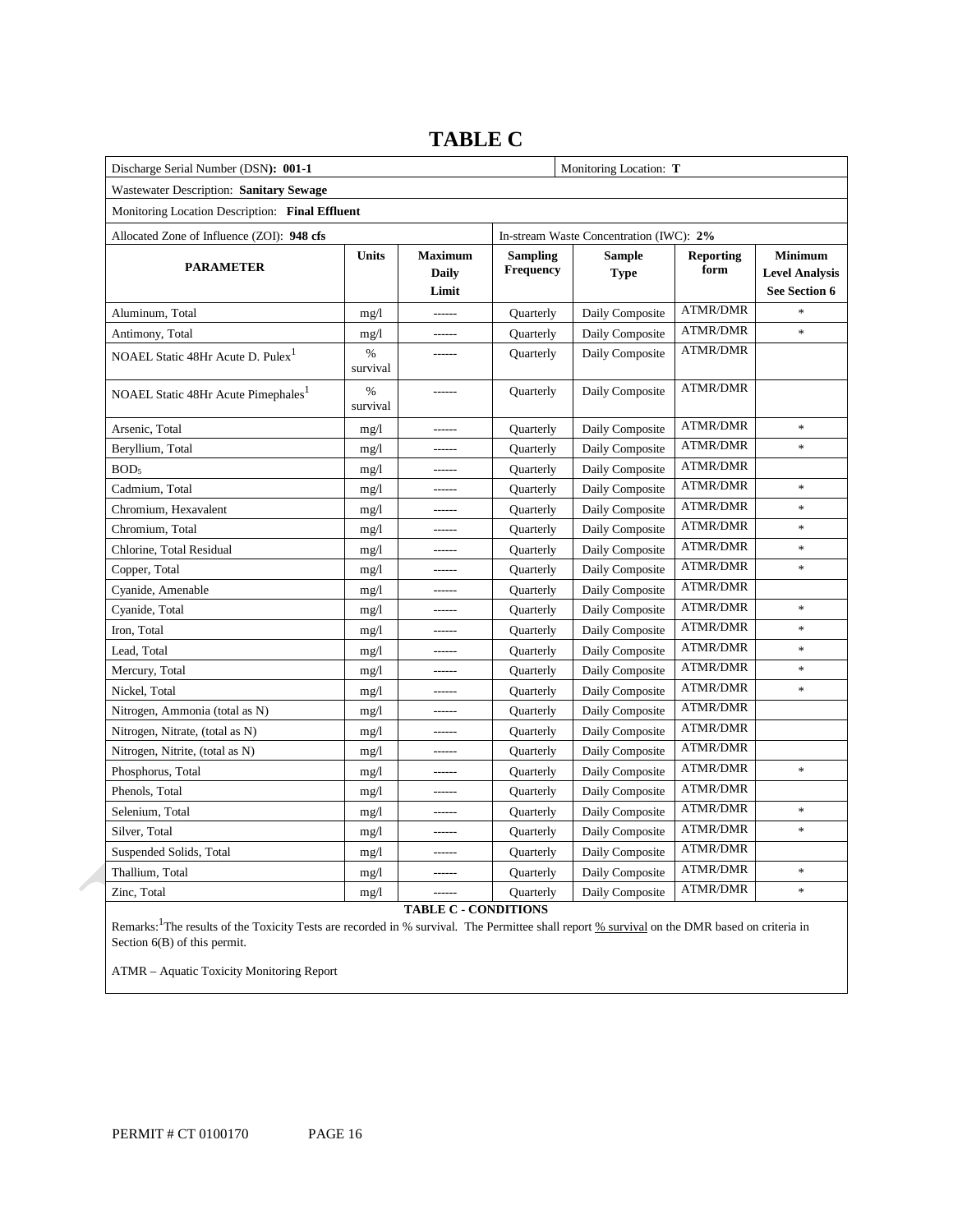# 14B**TABLE D**

| Discharge Serial Number: 001-1                      |                             | Monitoring Location: N |                                 |                  |             |  |  |
|-----------------------------------------------------|-----------------------------|------------------------|---------------------------------|------------------|-------------|--|--|
| Wastewater Description: Activated Sludge            |                             |                        |                                 |                  |             |  |  |
| Monitoring Location Description: Each Aeration Unit |                             |                        |                                 |                  |             |  |  |
|                                                     | <b>REPORTING FORMAT</b>     |                        | <b>INSTANTANEOUS MONITORING</b> | <b>REPORTING</b> |             |  |  |
| <b>PARAMETER</b>                                    |                             |                        | Sample Frequency                | Sample Type      | <b>FORM</b> |  |  |
| Oxygen, Dissolved                                   | High & low for each WorkDay |                        | 4/WorkDav                       | Grab             | <b>MOR</b>  |  |  |
| Sludge Volume Index                                 | WorkDay                     |                        | WorkDay                         | Grab             | <b>MOR</b>  |  |  |
| Mixed Liquor Suspended Solids                       | WorkDay                     |                        | WorkDay                         | Grab             | <b>MOR</b>  |  |  |

# 15B**TABLE E**

| Discharge Serial Number: 001-1                    |                                           | Monitoring Location: G                |                            |                                             |                                           |                              |                                 |  |  |
|---------------------------------------------------|-------------------------------------------|---------------------------------------|----------------------------|---------------------------------------------|-------------------------------------------|------------------------------|---------------------------------|--|--|
| Wastewater Description: Sanitary Sewage           |                                           |                                       |                            |                                             |                                           |                              |                                 |  |  |
|                                                   | Monitoring Location Description: Influent |                                       |                            |                                             |                                           |                              |                                 |  |  |
| <b>PARAMETER</b><br><b>Units</b>                  |                                           | <b>DMR REPORTING</b><br><b>FORMAT</b> |                            | <b>FLOW/TIME BASED</b><br><b>MONITORING</b> | <b>INSTANTANEOUS</b><br><b>MONITORING</b> |                              | <b>REPORTING</b><br><b>FORM</b> |  |  |
|                                                   |                                           |                                       | <b>Sample</b><br>Frequency | Sample<br><b>Type</b>                       | <b>Sample</b><br><b>Frequency</b>         | <b>Sample</b><br><b>Type</b> |                                 |  |  |
| Carbonaceous Biochemical Oxygen<br>Demand (5 day) | mg/1                                      | Monthly average                       | 3/Week                     | Daily Composite                             | NA.                                       | <b>NA</b>                    | DMR/MOR                         |  |  |
| Nitrogen, Ammonia (total as N)                    | mg/1                                      |                                       | Monthly                    | Daily Composite                             | NA.                                       | <b>NA</b>                    | <b>MOR</b>                      |  |  |
| Nitrogen, Nitrate (total as N)                    | mg/1                                      |                                       | Monthly                    | Daily Composite                             | <b>NA</b>                                 | <b>NA</b>                    | <b>MOR</b>                      |  |  |
| Nitrogen, Nitrite (total as N)                    | mg/1                                      |                                       | Monthly                    | Daily Composite                             | <b>NA</b>                                 | <b>NA</b>                    | <b>MOR</b>                      |  |  |
| Nitrogen, Total Kjeldahl                          | mg/1                                      |                                       | Monthly                    | Daily Composite                             | <b>NA</b>                                 | NA                           | <b>MOR</b>                      |  |  |
| Nitrogen, Total                                   | mg/1                                      |                                       | Monthly                    | Daily Composite                             | <b>NA</b>                                 | <b>NA</b>                    | <b>MOR</b>                      |  |  |
| Phosphate, Ortho                                  | mg/1                                      |                                       | Monthly                    | Daily Composite                             | <b>NA</b>                                 | <b>NA</b>                    | <b>MOR</b>                      |  |  |
| Phosphorus, Total                                 | mg/1                                      |                                       | Monthly                    | Daily Composite                             | <b>NA</b>                                 | <b>NA</b>                    | <b>MOR</b>                      |  |  |
| pH                                                | S.U.                                      |                                       | <b>NA</b>                  | <b>NA</b>                                   | Work Day                                  | Grab                         | <b>MOR</b>                      |  |  |
| Solids, Total Suspended                           | mg/1                                      | Monthly average                       | 3/Week                     | Daily Composite                             | NA.                                       | <b>NA</b>                    | <b>DMR/MOR</b>                  |  |  |
| Temperature                                       | $\mathrm{P}$                              |                                       | <b>NA</b>                  | NA.                                         | Work Day                                  | Grab                         | <b>MOR</b>                      |  |  |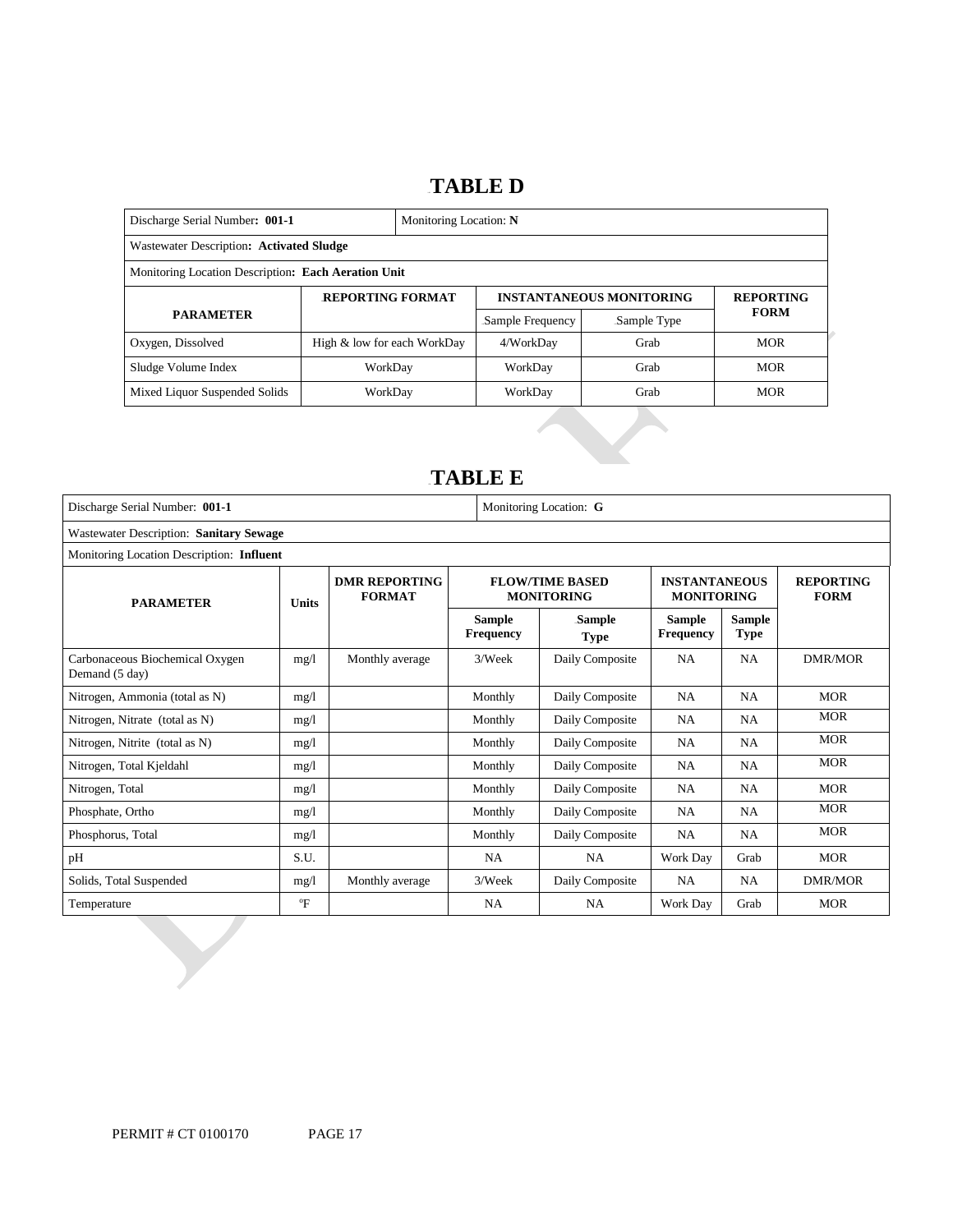# **TABLE F**

| Discharge Serial Number: 001-1<br>Monitoring Location: P              |       |                                   |                                   |                                             |                                           |                                 |            |  |
|-----------------------------------------------------------------------|-------|-----------------------------------|-----------------------------------|---------------------------------------------|-------------------------------------------|---------------------------------|------------|--|
| Wastewater Description: Primary Effluent                              |       |                                   |                                   |                                             |                                           |                                 |            |  |
| Monitoring Location Description: Primary Sedimentation Basin Effluent |       |                                   |                                   |                                             |                                           |                                 |            |  |
| <b>PARAMETER</b>                                                      | Units | <b>REPORTING</b><br><b>FORMAT</b> |                                   | <b>TIME/FLOW BASED</b><br><b>MONITORING</b> | <b>INSTANTANEOUS</b><br><b>MONITORING</b> | <b>REPORTING</b><br><b>FORM</b> |            |  |
|                                                                       |       |                                   | <b>Sample</b><br><b>Frequency</b> | <b>Sample</b><br><b>Type</b>                | <b>Sample</b><br><b>Frequency</b>         | Sample type                     |            |  |
| Alkalinity, Total                                                     | mg/1  |                                   | NA                                | NA                                          | Monthly                                   | Grab                            | <b>MOR</b> |  |
| Carbonaceous Biochemical Oxygen<br>Demand (5 day)                     | mg/1  | Monthly average                   | Weekly                            | Composite                                   | NA                                        | NA                              | <b>MOR</b> |  |
| Nitrogen, Ammonia (total as N)                                        | mg/1  |                                   | Monthly                           | Composite                                   | <b>NA</b>                                 | NA                              | <b>MOR</b> |  |
| Nitrogen, Nitrate (total as N)                                        | mg/1  |                                   | Monthly                           | Composite                                   | <b>NA</b>                                 | NA                              | <b>MOR</b> |  |
| Nitrogen, Nitrite (total as N)                                        | mg/1  |                                   | Monthly                           | Composite                                   | <b>NA</b>                                 | NA                              | <b>MOR</b> |  |
| Nitrogen, Total Kjeldahl                                              | mg/1  |                                   | Monthly                           | Composite                                   | <b>NA</b>                                 | <b>NA</b>                       | <b>MOR</b> |  |
| Nitrogen, Total                                                       | mg/1  |                                   | Monthly                           | Composite                                   | <b>NA</b>                                 | NA                              | <b>MOR</b> |  |
| pH                                                                    | S.U.  |                                   | <b>NA</b>                         | NA                                          | Monthly                                   | Grab                            | <b>MOR</b> |  |
| Solids, Total Suspended                                               | mg/1  | Monthly average                   | Weekly                            | Composite                                   | <b>NA</b>                                 | <b>NA</b>                       | <b>MOR</b> |  |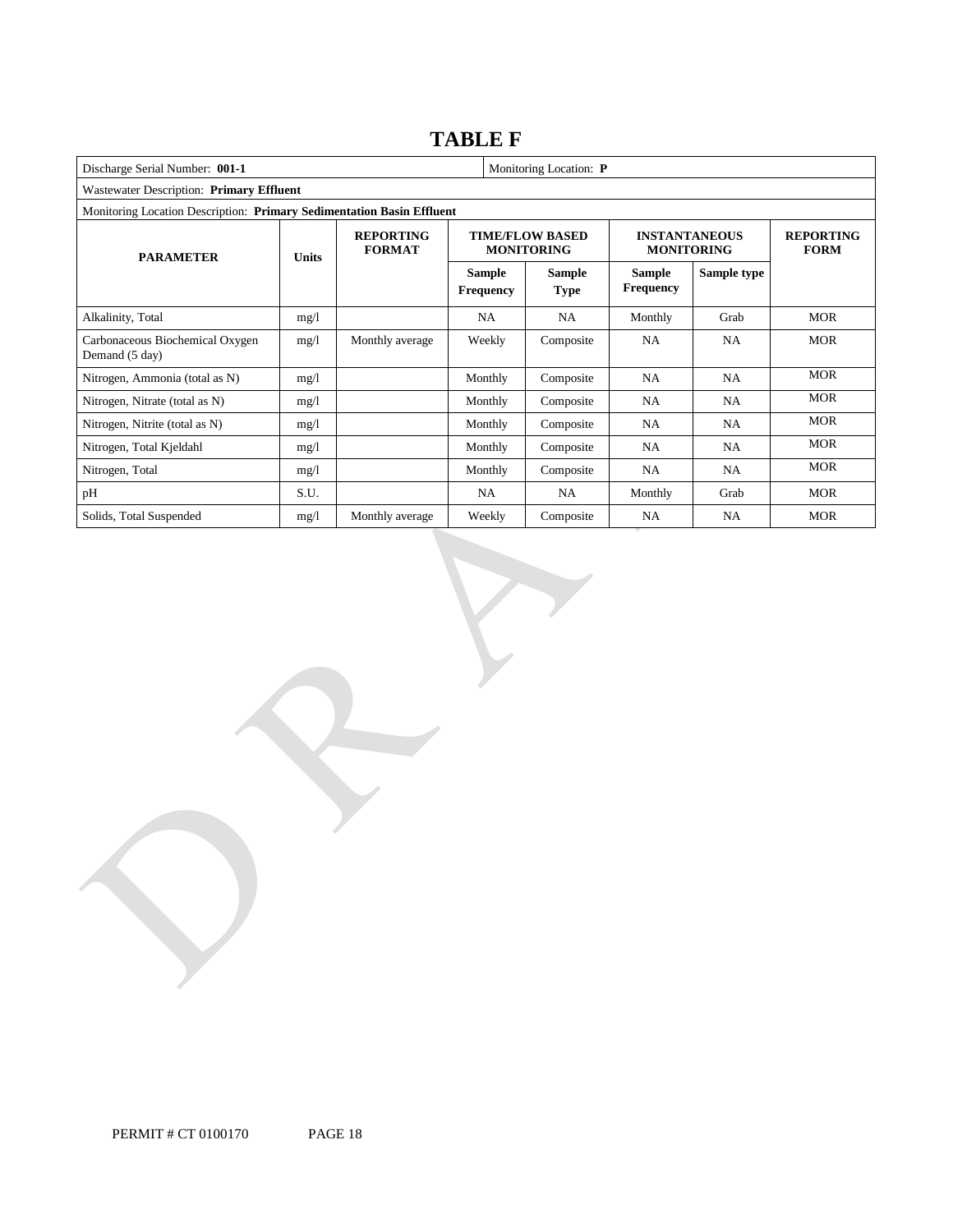| Discharge Serial Number: 001-1                                                         | Monitoring Location: SL |                                 |            |  |  |  |  |
|----------------------------------------------------------------------------------------|-------------------------|---------------------------------|------------|--|--|--|--|
| Wastewater Description: Primary and Waste Activated Sludge                             |                         |                                 |            |  |  |  |  |
| Monitoring Location Description: Primary Sludge Pumps and Waste Activated Sludge Pumps |                         |                                 |            |  |  |  |  |
| <b>PARAMETER</b>                                                                       |                         | <b>INSTANTANEOUS MONITORING</b> |            |  |  |  |  |
|                                                                                        | <b>Units</b>            | Grab Sample Freq.               |            |  |  |  |  |
| Arsenic, Total                                                                         | mg/kg                   | Bi-monthly                      | <b>DMR</b> |  |  |  |  |
| Beryllium, Total                                                                       | mg/kg                   | Bi-monthly                      | <b>DMR</b> |  |  |  |  |
| Cadmium, Total                                                                         | mg/kg                   | Bi-monthly                      | <b>DMR</b> |  |  |  |  |
| Chromium, Total                                                                        | mg/kg                   | Bi-monthly                      | <b>DMR</b> |  |  |  |  |
| Copper, Total                                                                          | mg/kg                   | Bi-monthly                      | <b>DMR</b> |  |  |  |  |
| Lead, Total                                                                            | mg/kg                   | Bi-monthly                      | <b>DMR</b> |  |  |  |  |
| Mercury, Total                                                                         | mg/kg                   | Bi-monthly                      | <b>DMR</b> |  |  |  |  |
| Nickel, Total                                                                          | mg/kg                   | Bi-monthly                      | <b>DMR</b> |  |  |  |  |
| Nitrogen, Ammonia *                                                                    | mg/kg                   | Bi-monthly                      | $DMR*$     |  |  |  |  |
| Nitrogen, Nitrate (total as N) *                                                       | mg/kg                   | Bi-monthly                      | $DMR*$     |  |  |  |  |
| Nitrogen, Organic *                                                                    | mg/kg                   | Bi-monthly                      | $DMR*$     |  |  |  |  |
| Nitrogen, Nitrite (total as N) *                                                       | mg/kg                   | Bi-monthly                      | $DMR*$     |  |  |  |  |
| Nitrogen, Total *                                                                      | mg/kg                   | Bi-monthly                      | $DMR*$     |  |  |  |  |
| pH *                                                                                   | S.U.                    | Bi-monthly                      | $DMR*$     |  |  |  |  |
| Polychlorinated Biphenyls                                                              | mg/kg                   | Bi-monthly                      | <b>DMR</b> |  |  |  |  |
| Solids, Fixed                                                                          | $\%$                    | Bi-monthly                      | <b>DMR</b> |  |  |  |  |
| Solids, Total                                                                          | $\%$                    | Bi-monthly                      | <b>DMR</b> |  |  |  |  |
| Solids, Volatile                                                                       | $\%$                    | Bi-monthly                      | <b>DMR</b> |  |  |  |  |
| Zinc, Total                                                                            | mg/kg                   | Bi-monthly                      | <b>DMR</b> |  |  |  |  |

# **TABLE G**

**(\*) required for composting or land application only** 

Testing for inorganic pollutants shall follow "Test Methods for Evaluating Solid Waste, Physical/Chemical Methods", EPA Publication SW-846 as updated and/or revised.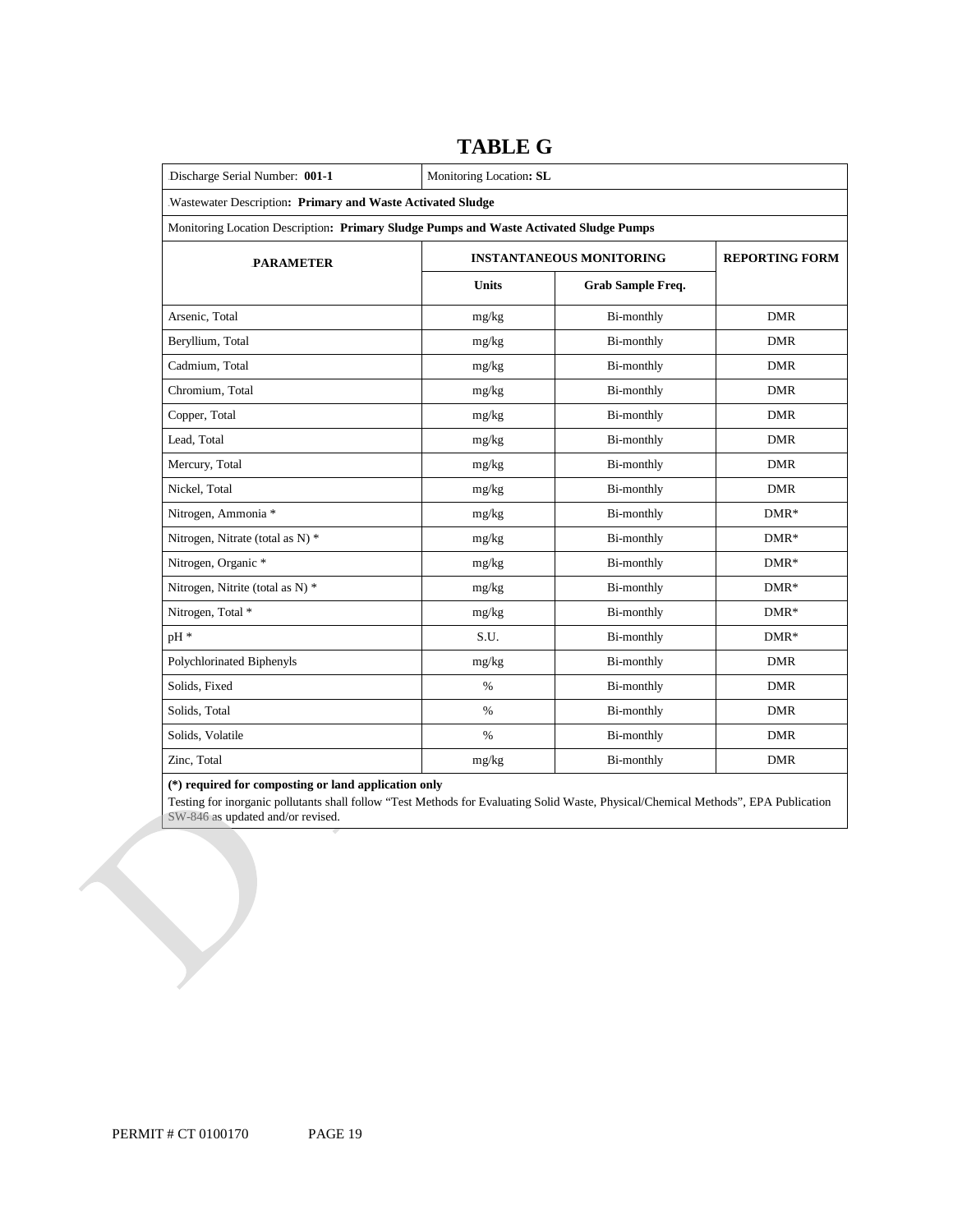# ATTACHMENT 2

# MONTHLY OPERATING REPORT FORM

PERMIT # CT 0100170 PAGE 20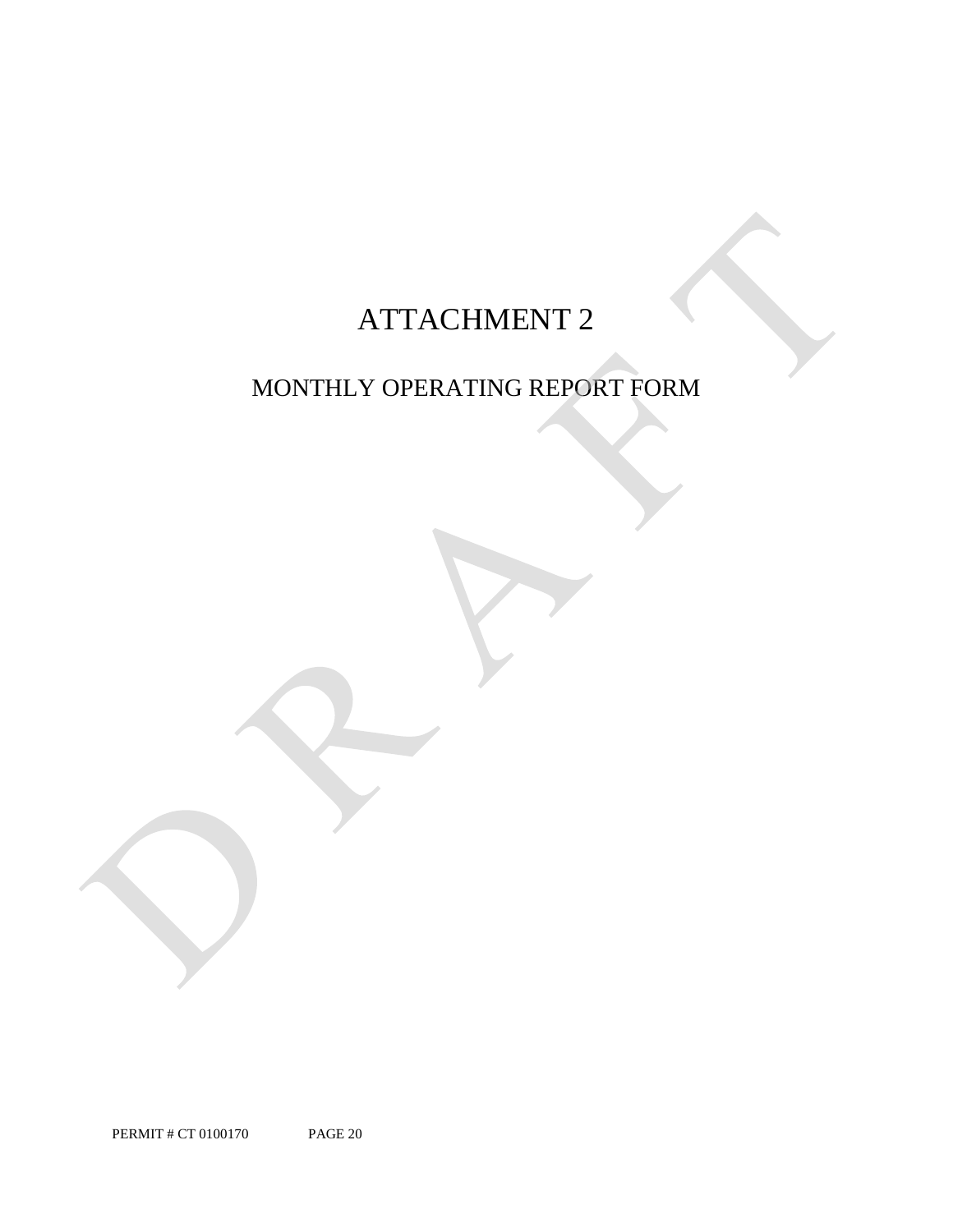# **DATA TRACKING AND TECHNICAL FACT SHEET**

**Permittee**: Metropolitan District Commission

# **PERMIT, ADDRESS, AND FACILITY DATA**

**PERMIT #: CT0100170 APPLICATION #: 201002072 <b>FACILITY ID.** 043-001

| <b>Mailing Address:</b>                                                               | <b>Location Address:</b>                                   |
|---------------------------------------------------------------------------------------|------------------------------------------------------------|
| Street: P.O. Box 800                                                                  | Street: 65 Pitkin Street                                   |
| City:<br>Hartford<br>ST: CT Zip: 06142                                                | City:<br>East Hartford<br>ST: CT Zip: 06108                |
| Contact Name: Thomas A. Tyler                                                         | <b>Contact Name:</b> James Miller                          |
| Phone No.:<br>(860) 278-7850 ext. 3511                                                | Phone No.:<br>(860) 278-7850 ext.3483                      |
|                                                                                       | <b>DMR</b> Contact<br>jmiller@themdc.com<br>email address: |
| <b>PERMIT INFORMATION</b>                                                             |                                                            |
| <b>DURATION</b> 5 YEAR $X$ 10 YEAR $\_\_\_\$ 30 YEAR                                  |                                                            |
| <b>TYPE</b><br>New<br>Reissuance $X$                                                  | Modification __                                            |
|                                                                                       |                                                            |
| <b>CATEGORIZATION POINT (X) NON-POINT () GIS #</b>                                    |                                                            |
| NPDES $(X)$<br>PRETREAT ()                                                            | GROUND WATER(UIC) () GROUND WATER (OTHER) ()               |
|                                                                                       |                                                            |
| NPDES MAJOR(MA) X<br>NPDES SIGNIFICANT MINOR or PRETREAT SIU (SI)                     |                                                            |
| NPDES or PRETREATMENT MINOR (MI)                                                      |                                                            |
|                                                                                       |                                                            |
| <b>COMPLIANCE SCHEDULE</b> YES X<br>POLLUTION PREVENTION __<br>TREATMENT REQUIREMENT  | NO                                                         |
| WATER QUALITY REQUIREMENT X OTHER ___                                                 |                                                            |
|                                                                                       |                                                            |
| <u>OWNERSHIP CODE</u><br>Private Federal State Municipal (town only) $X$ Other public |                                                            |
|                                                                                       |                                                            |
| <b>DEP STAFF ENGINEER</b> Catharine Chu <b>DATE DRAFTED:</b> July 8, 2016             |                                                            |
| PERMIT FEES                                                                           |                                                            |
| <b>DSN Number</b><br>Annual Fee<br>Discharge Code                                     |                                                            |
| 111000f<br>$001 - 0$<br>\$3,005.00                                                    |                                                            |
|                                                                                       |                                                            |
| FOR NPDES DISCHARGES                                                                  |                                                            |
| Drainage Basin Code: 4000<br>Water Quality Classification Goal: SB                    |                                                            |
| Segment: Connecticut River -03                                                        |                                                            |

*NATURE OF BUSINESS GENERATING DISCHARGE* 

*Municipal Sanitary Sewage Treatment* 

*PROCESS AND TREATMENT DESCRIPTION (by DSN)* 

 *001-1 Secondary biological treatment and seasonal chlorination with dechlorination* 

# *RESOURCES USED TO DRAFT PERMIT*

*\_X\_Federal Effluent Limitation Guideline <del>40CFR 133</del> Secondary Treatment Category* 

*\_\_ Performance Standards*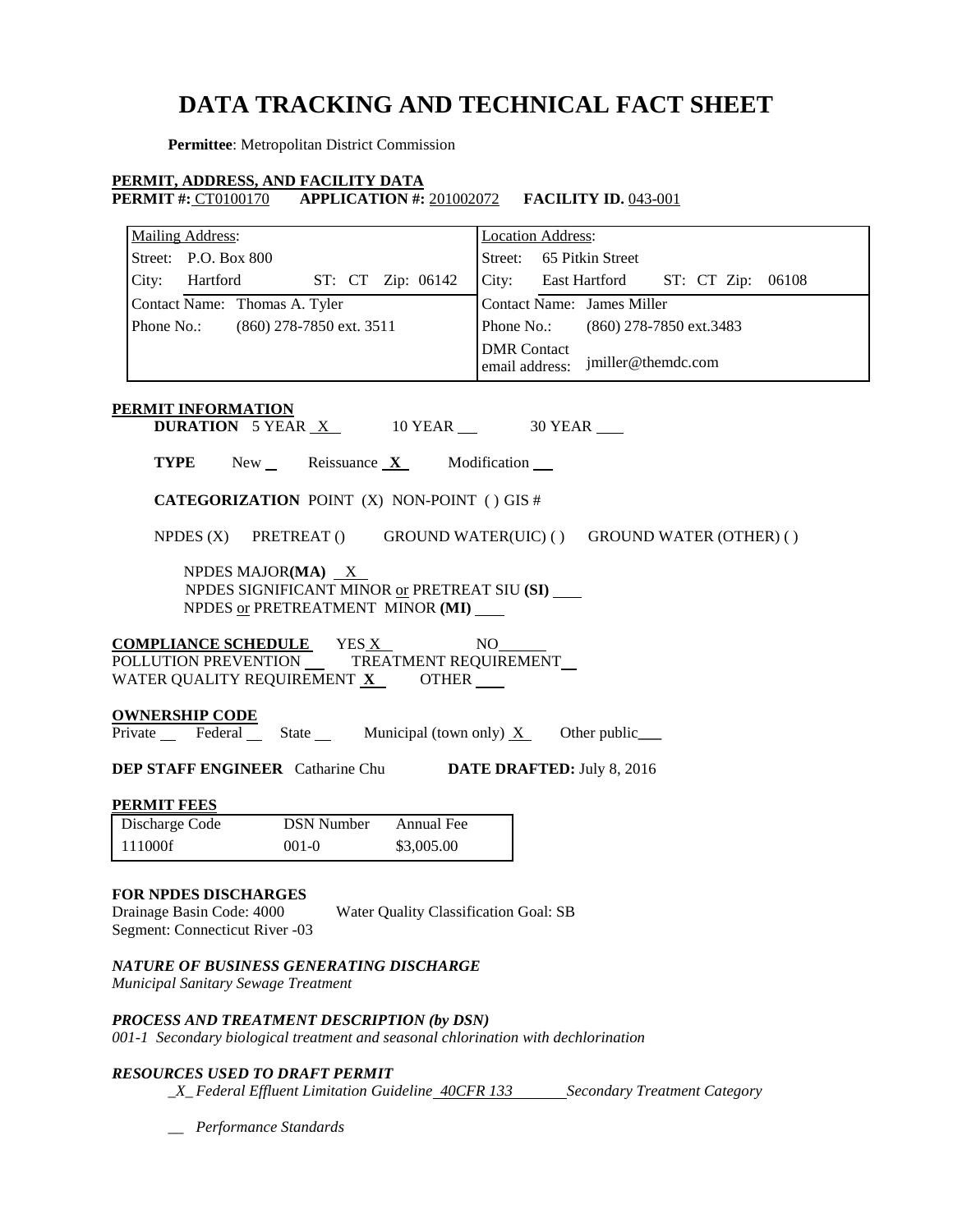- *Federal Development Document*
	- *name of category*
- *X Department File Information*
- *X Connecticut Water Quality Standards*
- *X Anti-degradation Policy*
- *Coastal Management Consistency Review Form*
- *Other - Explain*

#### *BASIS FOR LIMITATIONS, STANDARDS OR CONDITIONS*

- *X Secondary Treatment (Section 22a-430-4(r) of the Regulations of Connecticut State Agencies)*
- *Case-by-Case Determination (See Other Comments)*
- *In order to meet in-stream water quality (See General Comments)*
- *Anti-degradation policy*

## *GENERAL COMMENTS*

 *located at 65 Pitkin Street, East Hartford, CT 06108. The facility is designed to treat and discharge up to 12.5*  determination to approve MDC's application and has prepared a draft permit consistent with that determination. *The Metropolitan District Commission (MDC) operates a municipal water pollution control facility ("the facility") million gallons a day of effluent into the Connecticut River. The facility currently uses secondary treatment with chlorine disinfection to treat effluent before being discharged. Pursuant to Conn. Gen. Stat. § 22a-430, the Department of Energy and Environmental Protection has issued the MDC a permit for the discharge from this facility. The MDC has submitted an application to renew its permit. The Department has made a tentative* 

 *National Recommended Water Quality Criteria. Fecal coliform will no longer be tested following implementation*  The most significant changes from the current permit are the inclusion of revised bacteria monitoring requirements *(e.g. enterococci), the addition of chronic aquatic toxicity monitoring to meet CT WQS, aluminum monitoring to be consistent with the most recent CT Water Quality Standards and iron monitoring to be consistent with EPA's of enterococci testing since the discharge has no impact on shellfish beds.* 

#### *SPECIFIC REQUIREMENTS OR REVISIONS*

*The Department reviewed the application for consistency with Connecticut's Water Quality Standards and determined that with the limits in the draft permit, including those discussed below, that the draft permit is consistent with maintenance and protection of water quality in accordance with the Tier I Anti-degradation Evaluation and Implementation Review provisions of such Standards.* 

 *Connecticut Water Quality Standards and criteria, pursuant to 40 CFR 122.44(d). Discharge monitoring data was consumption only) criteria, considering the zone of influence allocated to the facility where appropriate. In addition to this review, the statistical procedures outlined in the EPA Technical Support Document for Water Quality-based The need for inclusion of water quality based discharge limitations in this permit was evaluated consistent with evaluated for consistency with the available aquatic life criteria (acute and chronic) and human health (fish Toxics Control (EPA/505/2-90-001) were employed to calculate the need for such limits. Comparison of the attached monitoring data and its inherent variability with the calculated water quality based limits indicates a low statistical probability of exceeding such limits. Therefore, no water quality based limits were included in the permit at this time.*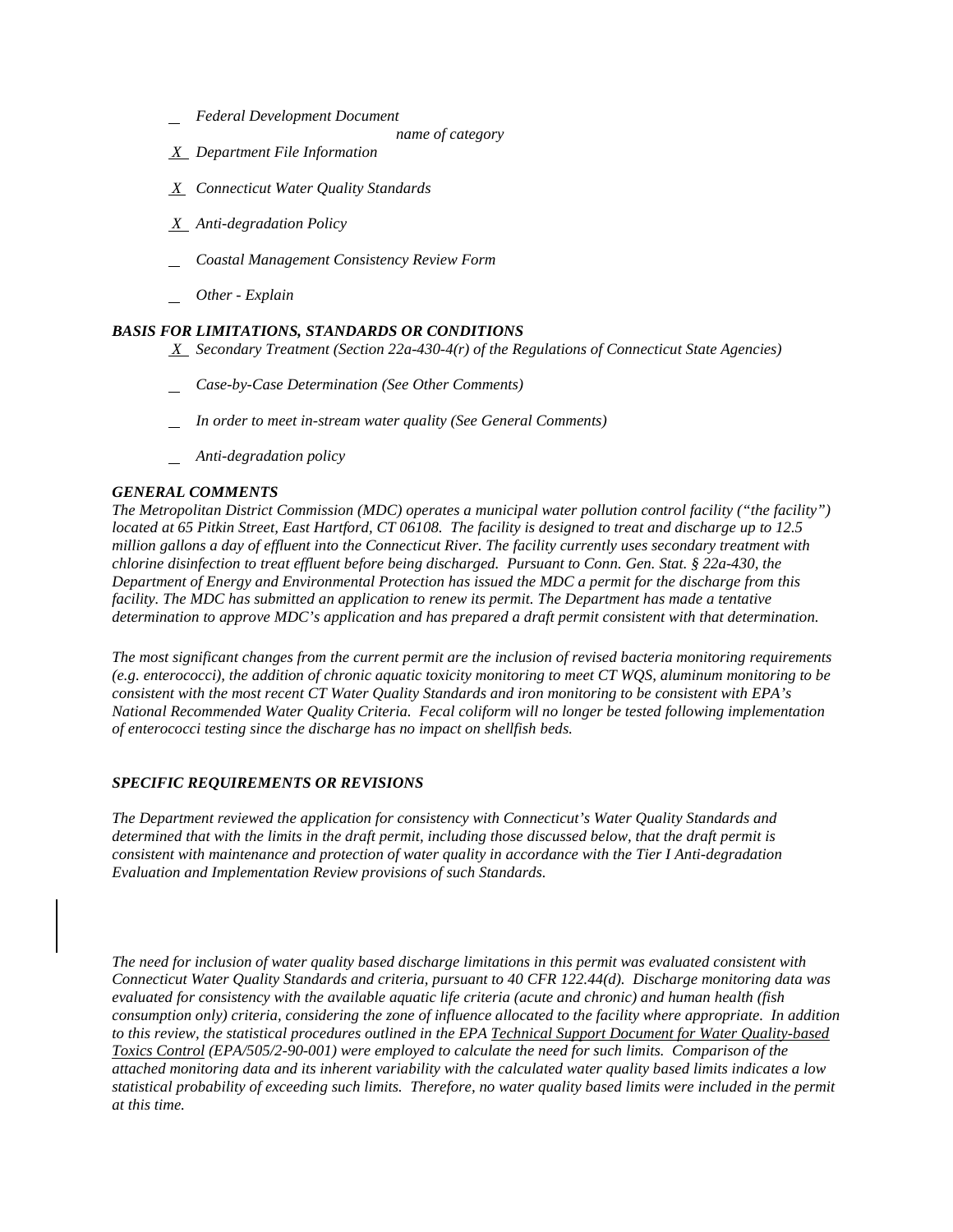# *WATER QUALITY LIMIT CALCULATIONS*

*See attached*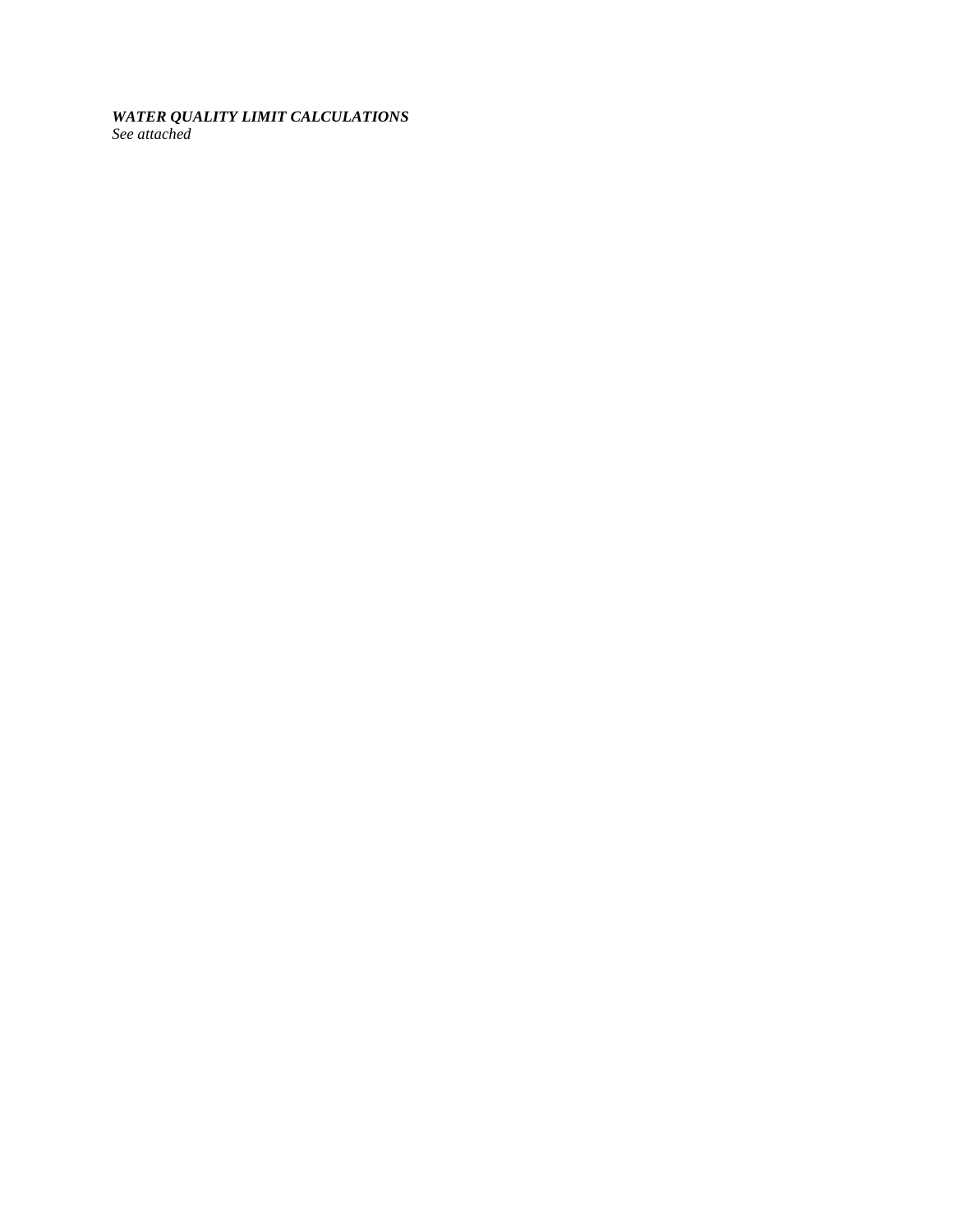

79 Elm Street • Hartford, CT 06106-5127 www.ct.gov/deep Affirmative Action/Equal Opportunity Employer

# **Notice of Tentative Determination to Approve NPDES Permit Renewal Applicant: The Metropolitan District Commission Application No. 201002072 City/Town: East Hartford**

The Commissioner of the Department of Energy and Environmental Protection ("DEEP") hereby gives notice that a tentative determination has been reached to approve the following application.

Applicant's Name and Address: The Metropolitan District P.O. Box 800 Hartford, CT 06142

Contact Name and Phone No.: James Miller

Type of Permit and #: NPDES - CT0100170

(860) 278-7850 ext. 3483

Type of Facility: Domestic Wastewater Treatment

Facility Location: 65 Pitkin Street

East Hartford, CT 06108

Facility design capacity: 12.5 million gallons per day

COMMISSIONER'S FINDINGS/REGULATORY CONDITIONS

The applicant has previously received a permit from the Department of Energy and Environmental Protection ("Department") authorizing the discharge of up to an annual average daily design flow of 12.5 million gallons a day of secondary treated municipal wastewaters to the Connecticut River. The applicant has submitted an application to renew its existing permit. This renewal application is the subject of this notice.

# THE DRAFT PERMIT

The Department has prepared a draft permit consistent with the tentative determination to approve the Metropolitan District Commission's renewal application. This draft is available on the public participation section of the Department's website. In accordance with Sections 22a-430-4(1) and  $22a-430-4(r)$  of the Regulations of Connecticut State Agencies (RCSA), the draft permit contains effluent limitations that meet Connecticut's Water Quality Standards for the following: Carbonaceous Biochemical Oxygen Demand (5 day), chlorine, enterococci, fecal coliform, flow, pH, and total suspended solids.